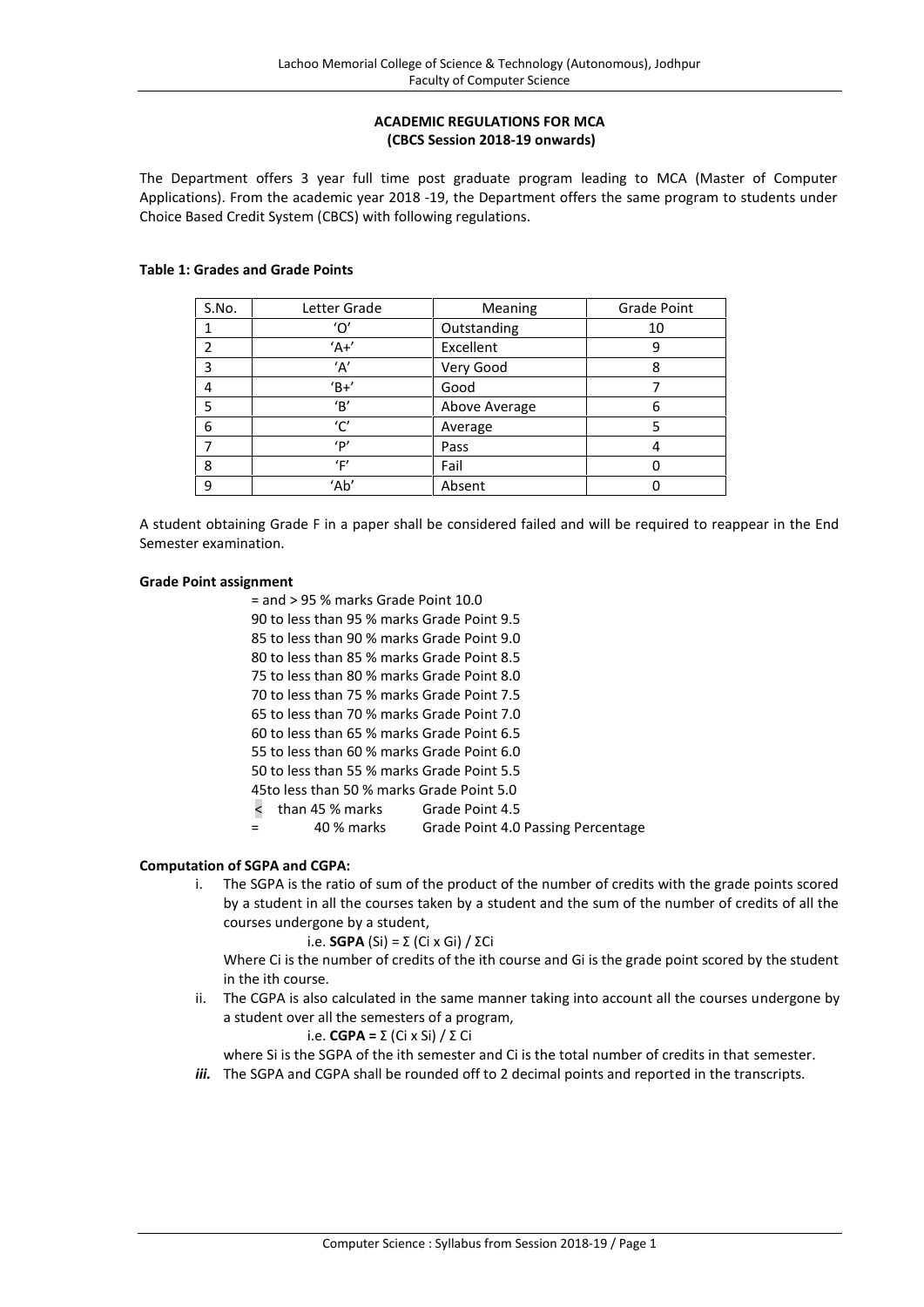# *Illustration* **for SGPA:**

| S.No. | Course                  | <b>Credit</b> | <b>Grade letter</b> | Grade point | <b>Credit Point (Credit x Grade)</b> |
|-------|-------------------------|---------------|---------------------|-------------|--------------------------------------|
|       | Course 1                |               | в                   | 6           | $4 \times 6 = 24$                    |
|       | Course 2                |               | $B+$                |             | $4 X 7 = 28$                         |
|       | Course 3                |               | в                   | 6           | $4X_6 = 24$                          |
|       | Course 4                |               |                     | 10          | $4 X 10 = 40$                        |
|       | Course 5-Practical I    |               |                     |             | $4 X 5 = 20$                         |
| O     | Course 6 – Practical II |               | в                   | 6           | $4 X 6 = 24$                         |
|       | Total                   | 24            |                     |             | $24+28+24+40+20+24=160$              |

Thus, **SGPA =160/24 =6.67**

## *Illustration* **for CGPA:**

|               | Semester-I | Semester-II | Semester-III | Semester-IV |
|---------------|------------|-------------|--------------|-------------|
| <b>Credit</b> | 24         | 24          | 24           | 24          |
| <b>SGPA</b>   | 6.67       | 7.25        |              | 6.25        |

# **CGPA = (24X6.67+ 24X 7.25 + 24X7 + 24 X 6.25)/ 96 652.08/96 = 6.79**

## **Course Evaluation (Evaluation of the Students):**

All courses (Core/ Elective) involve an evaluation system of students that has the following two components:-

- (i) **Continuous Internal Assessment (CIA)** accounting for 20% of the final grade that a student gets in a course; and
- (ii) **End-Semester Examination (ESE)** accounting for the remaining 80% of the final grade that the student gets in a course.

**In laboratory courses (having only practical (***P***) component**), the CIA will be based on students attendance (50%); Practical records, hands on Practical etc. - as applicable (50%) .

# **(ii) ESE**:

# **Part A**

Ten short type questions (Definitions, illustrations, functions, short explanations, etc; 25-50 words) for two marks each.  $10 \times 2 = 20$  marks; two questions from each Unit; no choice in this part.

## **Part B**

Five short answer (250 words) type questions for four marks each.  $5 \times 6 = 30$  marks; one question from each Unit with internal choice.

# **Part C**

Five questions of long/explanatory answer (500 words) type, one drawn from each Unit; student need to answer any three; ten marks each;  $3 \times 10 = 30$  marks.

# **20+30+30 = 80 marks**

# **PRACTICAL EXAMINATIONS:**

The practical examination shall consist of one Board of two examiners (one of them will be from outside the college).

Duration: Three hours.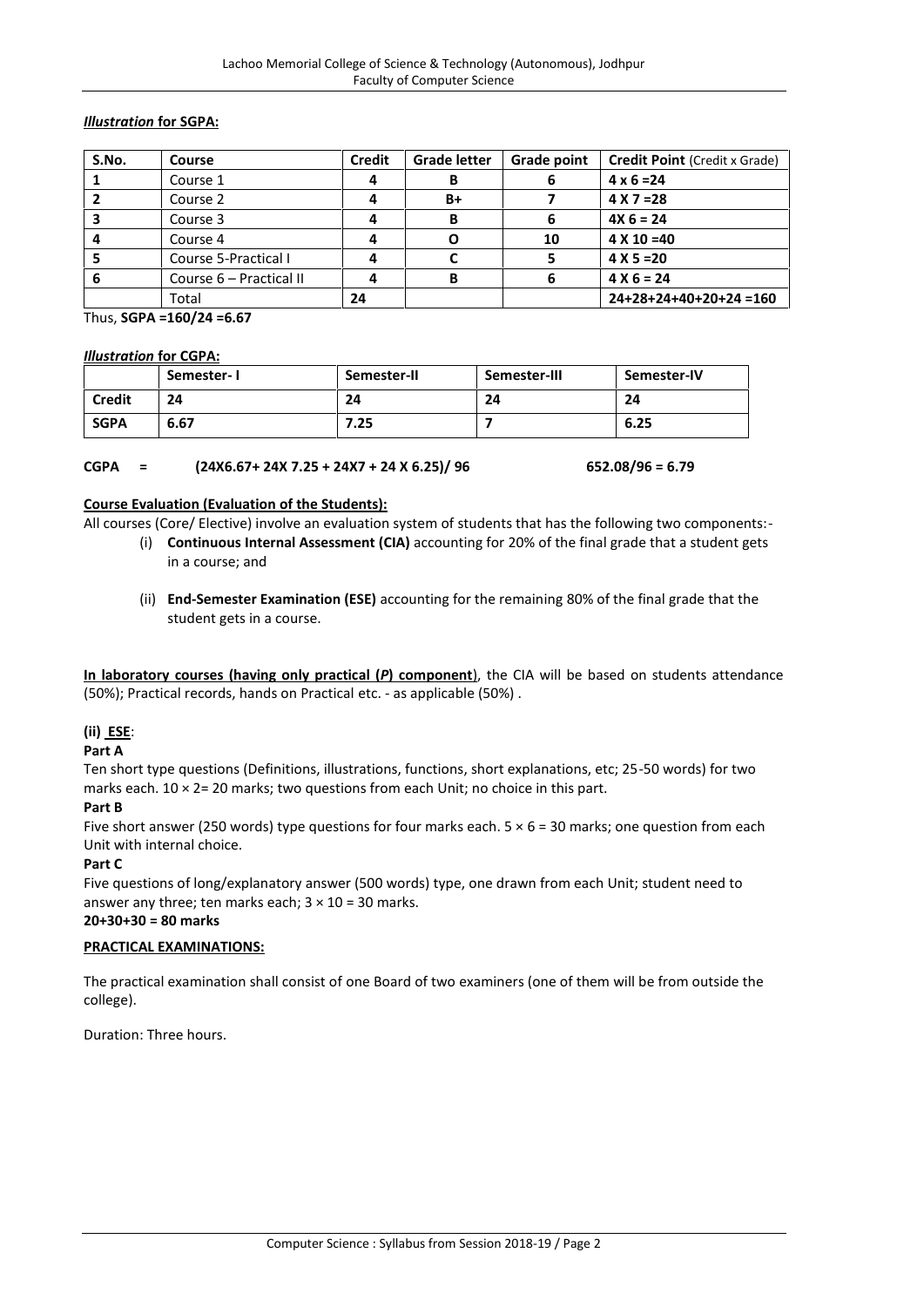# **SYLLABUS, TEACHING & EXAMINATION SCHEME For MCA WEF FROM SESSION 2018-19**

| MCA - I Semester                                             |                                                                                                                                                                                                                                                                                                                                                                                                                                                                                                                                                                                                          |                                                                                                                                                                                                                            |                                                                                                                                                                          |                                                                                                                                                                        |                                                                                                                  |                                                                                                     |
|--------------------------------------------------------------|----------------------------------------------------------------------------------------------------------------------------------------------------------------------------------------------------------------------------------------------------------------------------------------------------------------------------------------------------------------------------------------------------------------------------------------------------------------------------------------------------------------------------------------------------------------------------------------------------------|----------------------------------------------------------------------------------------------------------------------------------------------------------------------------------------------------------------------------|--------------------------------------------------------------------------------------------------------------------------------------------------------------------------|------------------------------------------------------------------------------------------------------------------------------------------------------------------------|------------------------------------------------------------------------------------------------------------------|-----------------------------------------------------------------------------------------------------|
| Description                                                  | Pd/w                                                                                                                                                                                                                                                                                                                                                                                                                                                                                                                                                                                                     | Credits                                                                                                                                                                                                                    | Exam                                                                                                                                                                     | CIA                                                                                                                                                                    | ESE                                                                                                              | <b>TOTAL</b>                                                                                        |
| C Programming                                                | 3                                                                                                                                                                                                                                                                                                                                                                                                                                                                                                                                                                                                        | 4                                                                                                                                                                                                                          | 3 hrs                                                                                                                                                                    | 20                                                                                                                                                                     | 80                                                                                                               | 100                                                                                                 |
| Web Designing                                                | 3                                                                                                                                                                                                                                                                                                                                                                                                                                                                                                                                                                                                        | 4                                                                                                                                                                                                                          | 3 hrs                                                                                                                                                                    | 20                                                                                                                                                                     | 80                                                                                                               | 100                                                                                                 |
| Data Structures                                              |                                                                                                                                                                                                                                                                                                                                                                                                                                                                                                                                                                                                          | 4                                                                                                                                                                                                                          | 3 hrs                                                                                                                                                                    | 20                                                                                                                                                                     | 80                                                                                                               | 100                                                                                                 |
| <b>Computer Oriented Numerical &amp; Statistical Methods</b> | 3                                                                                                                                                                                                                                                                                                                                                                                                                                                                                                                                                                                                        | 4                                                                                                                                                                                                                          | 3 hrs                                                                                                                                                                    | 20                                                                                                                                                                     | 80                                                                                                               | 100                                                                                                 |
| Digital Logic                                                | 3                                                                                                                                                                                                                                                                                                                                                                                                                                                                                                                                                                                                        | 4                                                                                                                                                                                                                          | 3 hrs                                                                                                                                                                    | 20                                                                                                                                                                     | 80                                                                                                               | 100                                                                                                 |
| C Programming Lab                                            | $\overline{4}$                                                                                                                                                                                                                                                                                                                                                                                                                                                                                                                                                                                           | $\overline{2}$                                                                                                                                                                                                             | 3 hrs                                                                                                                                                                    | 20                                                                                                                                                                     | 80                                                                                                               | 100                                                                                                 |
| Web Designing Lab                                            | 4                                                                                                                                                                                                                                                                                                                                                                                                                                                                                                                                                                                                        | $\overline{2}$                                                                                                                                                                                                             | 3 hrs                                                                                                                                                                    | 20                                                                                                                                                                     | 80                                                                                                               | 100                                                                                                 |
| Data Structures Lab                                          | 4                                                                                                                                                                                                                                                                                                                                                                                                                                                                                                                                                                                                        | $\overline{2}$                                                                                                                                                                                                             | 3 hrs                                                                                                                                                                    | 20                                                                                                                                                                     | 80                                                                                                               | 100                                                                                                 |
| CONM Lab                                                     | 4                                                                                                                                                                                                                                                                                                                                                                                                                                                                                                                                                                                                        | $\overline{2}$                                                                                                                                                                                                             | 3 hrs                                                                                                                                                                    | 20                                                                                                                                                                     | 80                                                                                                               | 100                                                                                                 |
| <b>TOTAL</b>                                                 |                                                                                                                                                                                                                                                                                                                                                                                                                                                                                                                                                                                                          | 28                                                                                                                                                                                                                         |                                                                                                                                                                          |                                                                                                                                                                        |                                                                                                                  | 900                                                                                                 |
|                                                              |                                                                                                                                                                                                                                                                                                                                                                                                                                                                                                                                                                                                          |                                                                                                                                                                                                                            |                                                                                                                                                                          |                                                                                                                                                                        |                                                                                                                  |                                                                                                     |
|                                                              |                                                                                                                                                                                                                                                                                                                                                                                                                                                                                                                                                                                                          | Credits                                                                                                                                                                                                                    | Exam                                                                                                                                                                     | CIA                                                                                                                                                                    | ESE                                                                                                              | <b>TOTAL</b>                                                                                        |
|                                                              |                                                                                                                                                                                                                                                                                                                                                                                                                                                                                                                                                                                                          | 4                                                                                                                                                                                                                          |                                                                                                                                                                          | 20                                                                                                                                                                     | 80                                                                                                               | 100                                                                                                 |
|                                                              |                                                                                                                                                                                                                                                                                                                                                                                                                                                                                                                                                                                                          | 4                                                                                                                                                                                                                          |                                                                                                                                                                          |                                                                                                                                                                        | 80                                                                                                               | 100                                                                                                 |
|                                                              |                                                                                                                                                                                                                                                                                                                                                                                                                                                                                                                                                                                                          | 4                                                                                                                                                                                                                          |                                                                                                                                                                          |                                                                                                                                                                        |                                                                                                                  | 100                                                                                                 |
|                                                              | 3                                                                                                                                                                                                                                                                                                                                                                                                                                                                                                                                                                                                        | 4                                                                                                                                                                                                                          | 3 hrs                                                                                                                                                                    | 20                                                                                                                                                                     | 80                                                                                                               | 100                                                                                                 |
|                                                              |                                                                                                                                                                                                                                                                                                                                                                                                                                                                                                                                                                                                          | 4                                                                                                                                                                                                                          |                                                                                                                                                                          |                                                                                                                                                                        |                                                                                                                  | 100                                                                                                 |
|                                                              | 4                                                                                                                                                                                                                                                                                                                                                                                                                                                                                                                                                                                                        | $\overline{2}$                                                                                                                                                                                                             |                                                                                                                                                                          |                                                                                                                                                                        |                                                                                                                  | 100                                                                                                 |
|                                                              |                                                                                                                                                                                                                                                                                                                                                                                                                                                                                                                                                                                                          |                                                                                                                                                                                                                            |                                                                                                                                                                          |                                                                                                                                                                        |                                                                                                                  | 100                                                                                                 |
|                                                              |                                                                                                                                                                                                                                                                                                                                                                                                                                                                                                                                                                                                          |                                                                                                                                                                                                                            |                                                                                                                                                                          |                                                                                                                                                                        |                                                                                                                  | 100                                                                                                 |
|                                                              |                                                                                                                                                                                                                                                                                                                                                                                                                                                                                                                                                                                                          |                                                                                                                                                                                                                            |                                                                                                                                                                          |                                                                                                                                                                        |                                                                                                                  | 100                                                                                                 |
|                                                              |                                                                                                                                                                                                                                                                                                                                                                                                                                                                                                                                                                                                          |                                                                                                                                                                                                                            |                                                                                                                                                                          |                                                                                                                                                                        |                                                                                                                  | 900                                                                                                 |
|                                                              |                                                                                                                                                                                                                                                                                                                                                                                                                                                                                                                                                                                                          |                                                                                                                                                                                                                            |                                                                                                                                                                          |                                                                                                                                                                        |                                                                                                                  |                                                                                                     |
|                                                              |                                                                                                                                                                                                                                                                                                                                                                                                                                                                                                                                                                                                          |                                                                                                                                                                                                                            |                                                                                                                                                                          |                                                                                                                                                                        |                                                                                                                  |                                                                                                     |
|                                                              |                                                                                                                                                                                                                                                                                                                                                                                                                                                                                                                                                                                                          |                                                                                                                                                                                                                            |                                                                                                                                                                          |                                                                                                                                                                        |                                                                                                                  | <b>TOTAL</b>                                                                                        |
|                                                              |                                                                                                                                                                                                                                                                                                                                                                                                                                                                                                                                                                                                          |                                                                                                                                                                                                                            |                                                                                                                                                                          |                                                                                                                                                                        |                                                                                                                  | 100                                                                                                 |
|                                                              |                                                                                                                                                                                                                                                                                                                                                                                                                                                                                                                                                                                                          |                                                                                                                                                                                                                            |                                                                                                                                                                          |                                                                                                                                                                        |                                                                                                                  | 100                                                                                                 |
|                                                              |                                                                                                                                                                                                                                                                                                                                                                                                                                                                                                                                                                                                          |                                                                                                                                                                                                                            |                                                                                                                                                                          |                                                                                                                                                                        |                                                                                                                  | 100                                                                                                 |
|                                                              |                                                                                                                                                                                                                                                                                                                                                                                                                                                                                                                                                                                                          |                                                                                                                                                                                                                            |                                                                                                                                                                          |                                                                                                                                                                        |                                                                                                                  | 100                                                                                                 |
|                                                              |                                                                                                                                                                                                                                                                                                                                                                                                                                                                                                                                                                                                          |                                                                                                                                                                                                                            |                                                                                                                                                                          |                                                                                                                                                                        |                                                                                                                  | 100                                                                                                 |
|                                                              |                                                                                                                                                                                                                                                                                                                                                                                                                                                                                                                                                                                                          |                                                                                                                                                                                                                            |                                                                                                                                                                          |                                                                                                                                                                        |                                                                                                                  | 100                                                                                                 |
|                                                              |                                                                                                                                                                                                                                                                                                                                                                                                                                                                                                                                                                                                          |                                                                                                                                                                                                                            |                                                                                                                                                                          |                                                                                                                                                                        |                                                                                                                  | 100                                                                                                 |
|                                                              |                                                                                                                                                                                                                                                                                                                                                                                                                                                                                                                                                                                                          |                                                                                                                                                                                                                            |                                                                                                                                                                          |                                                                                                                                                                        |                                                                                                                  | 100                                                                                                 |
|                                                              |                                                                                                                                                                                                                                                                                                                                                                                                                                                                                                                                                                                                          |                                                                                                                                                                                                                            |                                                                                                                                                                          |                                                                                                                                                                        |                                                                                                                  | 100                                                                                                 |
|                                                              |                                                                                                                                                                                                                                                                                                                                                                                                                                                                                                                                                                                                          |                                                                                                                                                                                                                            |                                                                                                                                                                          |                                                                                                                                                                        |                                                                                                                  | 900                                                                                                 |
|                                                              |                                                                                                                                                                                                                                                                                                                                                                                                                                                                                                                                                                                                          |                                                                                                                                                                                                                            |                                                                                                                                                                          |                                                                                                                                                                        |                                                                                                                  |                                                                                                     |
| Description                                                  | Pd/w                                                                                                                                                                                                                                                                                                                                                                                                                                                                                                                                                                                                     |                                                                                                                                                                                                                            | Exam                                                                                                                                                                     | <b>CIA</b>                                                                                                                                                             | <b>ESE</b>                                                                                                       | <b>TOTAL</b>                                                                                        |
|                                                              | 3                                                                                                                                                                                                                                                                                                                                                                                                                                                                                                                                                                                                        | 4                                                                                                                                                                                                                          |                                                                                                                                                                          |                                                                                                                                                                        |                                                                                                                  | 100                                                                                                 |
|                                                              |                                                                                                                                                                                                                                                                                                                                                                                                                                                                                                                                                                                                          | $\overline{4}$                                                                                                                                                                                                             | 3 hrs                                                                                                                                                                    | 20                                                                                                                                                                     | 80                                                                                                               | 100                                                                                                 |
| Software Engineering                                         | $\overline{\mathbf{3}}$                                                                                                                                                                                                                                                                                                                                                                                                                                                                                                                                                                                  | 4                                                                                                                                                                                                                          | 3 hrs                                                                                                                                                                    | 20                                                                                                                                                                     | 80                                                                                                               | 100                                                                                                 |
|                                                              |                                                                                                                                                                                                                                                                                                                                                                                                                                                                                                                                                                                                          |                                                                                                                                                                                                                            |                                                                                                                                                                          |                                                                                                                                                                        | 80                                                                                                               | 100                                                                                                 |
| Advanced JAVA Lab                                            | 4                                                                                                                                                                                                                                                                                                                                                                                                                                                                                                                                                                                                        | 2                                                                                                                                                                                                                          | 3 hrs                                                                                                                                                                    | 20                                                                                                                                                                     |                                                                                                                  |                                                                                                     |
| Colloquium Lab                                               | 4                                                                                                                                                                                                                                                                                                                                                                                                                                                                                                                                                                                                        | $\overline{2}$                                                                                                                                                                                                             | 3 hrs                                                                                                                                                                    | 20                                                                                                                                                                     | 80                                                                                                               | 100                                                                                                 |
| System Design Project Lab                                    | 4                                                                                                                                                                                                                                                                                                                                                                                                                                                                                                                                                                                                        | 2                                                                                                                                                                                                                          | 3 hrs                                                                                                                                                                    | 20                                                                                                                                                                     | 80                                                                                                               | 100                                                                                                 |
|                                                              |                                                                                                                                                                                                                                                                                                                                                                                                                                                                                                                                                                                                          |                                                                                                                                                                                                                            |                                                                                                                                                                          |                                                                                                                                                                        |                                                                                                                  |                                                                                                     |
| Elective Group 1                                             |                                                                                                                                                                                                                                                                                                                                                                                                                                                                                                                                                                                                          |                                                                                                                                                                                                                            |                                                                                                                                                                          |                                                                                                                                                                        |                                                                                                                  |                                                                                                     |
| <b>System Programming</b>                                    | $\mathbf{3}$                                                                                                                                                                                                                                                                                                                                                                                                                                                                                                                                                                                             | 3                                                                                                                                                                                                                          | 3 hrs                                                                                                                                                                    | 20                                                                                                                                                                     | 80                                                                                                               | 100                                                                                                 |
| Theory of Computation                                        | $\overline{3}$                                                                                                                                                                                                                                                                                                                                                                                                                                                                                                                                                                                           | 3                                                                                                                                                                                                                          | 3 hrs                                                                                                                                                                    | 20                                                                                                                                                                     | 80                                                                                                               | 100                                                                                                 |
| System Programming Lab                                       | $\overline{4}$                                                                                                                                                                                                                                                                                                                                                                                                                                                                                                                                                                                           | $\overline{2}$                                                                                                                                                                                                             | 3 hrs                                                                                                                                                                    | 20                                                                                                                                                                     | 80                                                                                                               | 100                                                                                                 |
|                                                              |                                                                                                                                                                                                                                                                                                                                                                                                                                                                                                                                                                                                          |                                                                                                                                                                                                                            |                                                                                                                                                                          |                                                                                                                                                                        |                                                                                                                  |                                                                                                     |
| Elective Group 2<br>Data Warehousing & Data Mining           | $\mathbf{3}$                                                                                                                                                                                                                                                                                                                                                                                                                                                                                                                                                                                             | 3                                                                                                                                                                                                                          | 3 hrs                                                                                                                                                                    | 20                                                                                                                                                                     | 80                                                                                                               | 100                                                                                                 |
|                                                              | <b>MCA - II Semester</b><br>Description<br>Visual Programming With .NET<br>Programming in Java<br>Microprocessor and Applications<br>Computer networks and Data communications<br><b>Discrete Structures</b><br>.NET Lab<br>Java Lab<br>Microprocessor Lab<br>Soft Communication / Report Writing Lab<br><b>TOTAL</b><br>Description<br><b>LINUX Operating System</b><br>ASP.NET<br>Database Management System<br><b>Computer Graphics</b><br><b>Operating System</b><br>LINUX Lab<br>ASP.NET Lab<br><b>DBMS Lab</b><br><b>Computer Graphics Lab</b><br>TOTAL<br>Advance Java<br>Artificial Intelligence | $\overline{\mathbf{3}}$<br>Pd/w<br>3<br>3<br>3<br>3<br>4<br>4<br>4<br><b>MCA - III Semester</b><br>Pd/w<br>3<br>3<br>3<br>$\overline{\mathbf{3}}$<br>3<br>$\overline{\mathbf{4}}$<br>4<br>4<br>4<br>MCA - IV Semester<br>3 | $\overline{2}$<br>$\overline{2}$<br>$\overline{2}$<br>28<br>Credits<br>4<br>4<br>4<br>4<br>4<br>$\overline{2}$<br>2<br>$\overline{2}$<br>$\overline{2}$<br>28<br>Credits | 3 hrs<br>3 hrs<br>3 hrs<br>3 hrs<br>3 hrs<br>3 hrs<br>3 hrs<br>3 hrs<br>Exam<br>3 hrs<br>3 hrs<br>3 hrs<br>3 hrs<br>3 hrs<br>3 hrs<br>3 hrs<br>3 hrs<br>3 hrs<br>3 hrs | 20<br>20<br>20<br>20<br>20<br>20<br>20<br><b>CIA</b><br>20<br>20<br>20<br>20<br>20<br>20<br>20<br>20<br>20<br>20 | 80<br>80<br>80<br>80<br>80<br>80<br>ESE<br>80<br>80<br>80<br>80<br>80<br>80<br>80<br>80<br>80<br>80 |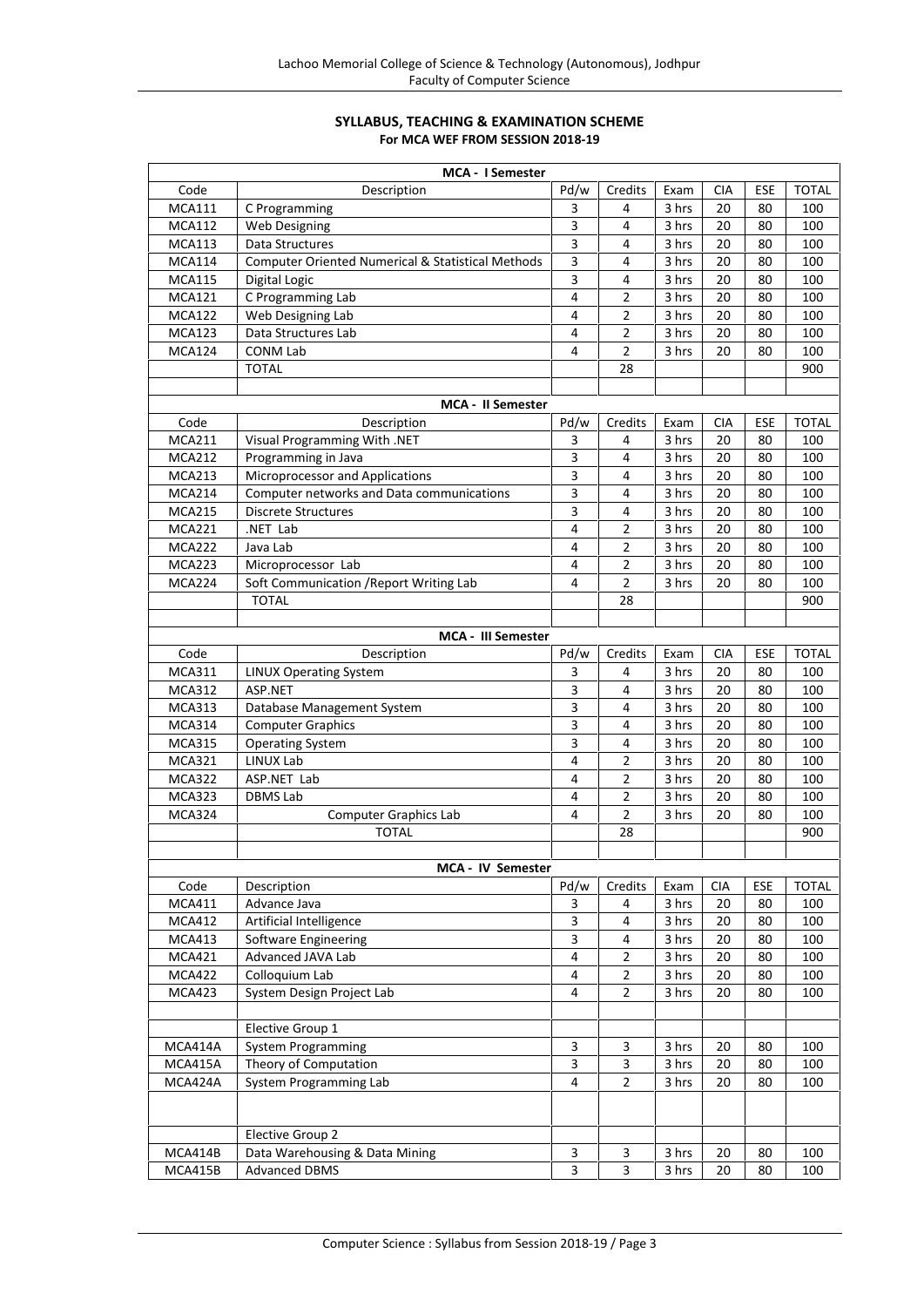| Lachoo Memorial College of Science & Technology (Autonomous), Jodhpur |  |
|-----------------------------------------------------------------------|--|
| Faculty of Computer Science                                           |  |

| MCA424B        | <b>Advanced DBMS Lab</b>                         | 4                       | $\overline{2}$ | 3 hrs | 20           | 80         | 100          |
|----------------|--------------------------------------------------|-------------------------|----------------|-------|--------------|------------|--------------|
|                | Elective Group 3                                 |                         |                |       |              |            |              |
| MCA414C        | Internet Programming in PHP                      | 3                       | 3              | 3 hrs | 20           | 80         | 100          |
| MCA415C        | <b>Cloud Computing</b>                           | 3                       | 3              | 3 hrs | 20           | 80         | 100          |
| MCA424C        | PHP Programming Lab                              | 4                       | $\overline{2}$ | 3 hrs | 20           | 80         | 100          |
|                | <b>TOTAL</b>                                     |                         |                |       |              |            | 900          |
|                |                                                  |                         |                |       |              |            |              |
|                | <b>MCA - V Semester</b>                          |                         |                |       |              |            |              |
| Code           | Description                                      | Pd/w                    | Credits        | Exam  | <b>CIA</b>   | <b>ESE</b> | <b>TOTAL</b> |
| <b>MCA511</b>  | <b>Embedded System</b>                           | 3                       | 3              | 3 hrs | 20           | 80         | 100          |
| <b>MCA512</b>  | <b>Information Protection &amp; Security</b>     | 3                       | 3              | 3 hrs | 20           | 80         | 100          |
| <b>MCA521</b>  | <b>Information Protection &amp; Security Lab</b> | 4                       | $\overline{2}$ | 3hrs  | 20           | 80         | 100          |
| <b>MCA522</b>  | Software Project Lab                             | 4                       | $\overline{2}$ | 3 hrs | 20           | 80         | 100          |
| <b>MCA523</b>  | Seminar                                          | 4                       | $\overline{2}$ | 3 hrs | 20           | 80         | 100          |
|                |                                                  |                         |                |       |              |            |              |
|                | Elective Group 1                                 |                         |                |       |              |            |              |
| MCA513A        | Advance Computer Architecture                    | $\overline{\mathbf{3}}$ | 3              | 3 hrs | 20           | 80         | 100          |
| MCA514A        | <b>Compiler Design</b>                           | 3                       | 3              | 3 hrs | 20           | 80         | 100          |
| MCA515A        | Analysis & Design of Algorithms                  | 3                       | 3              | 3 hrs | 20           | 80         | 100          |
| MCA524A        | Compiler Design Lab                              | 4                       | $\overline{2}$ | 3 hrs | 20           | 80         | 100          |
|                |                                                  |                         |                |       |              |            |              |
|                | Elective Group 2                                 |                         |                |       |              |            |              |
| MCA513B        | <b>BigData Analytics</b>                         | 3                       | 3              | 3 hrs | 20           | 80         | 100          |
| MCA514B        | <b>Bioinformatics Database</b>                   | 3                       | 3              | 3 hrs | 20           | 80         | 100          |
| MCA515B        | <b>Geographical Information Systems</b>          | 3                       | 3              | 3 hrs | 20           | 80         | 100          |
| MCA524B        | <b>Bio informatics Lab</b>                       | $\overline{4}$          | $\overline{2}$ | 3 hrs | 20           | 80         | 100          |
|                |                                                  |                         |                |       |              |            |              |
|                | Elective Group 3                                 |                         |                |       |              |            |              |
| MCA513C        | AJAX & XML                                       | 3                       | 3              | 3 hrs | 20           | 80         | 100          |
| MCA514C        | Programming in Android                           | 3                       | 3              | 3 hrs | 20           | 80         | 100          |
| <b>MCA515C</b> | Wireless Technology                              | 3                       | 3              | 3 hrs | 20           | 80         | 100          |
| MCA524C        | Android Programming Lab                          | 4                       | $\overline{2}$ | 3 hrs | 20           | 80         | 100          |
|                | <b>TOTAL</b>                                     |                         |                |       |              |            | 900          |
|                |                                                  |                         |                |       |              |            |              |
|                | <b>MCA - V Semester</b>                          |                         |                |       |              |            |              |
| Code           | Description                                      | Pd/w                    | Credits        | Exam  | CIA          | ESE        | <b>TOTAL</b> |
| <b>MCA 611</b> | <b>Practical Training</b>                        | ä,                      | 25             | 3 hrs | $\mathbb{L}$ | 200        | 200          |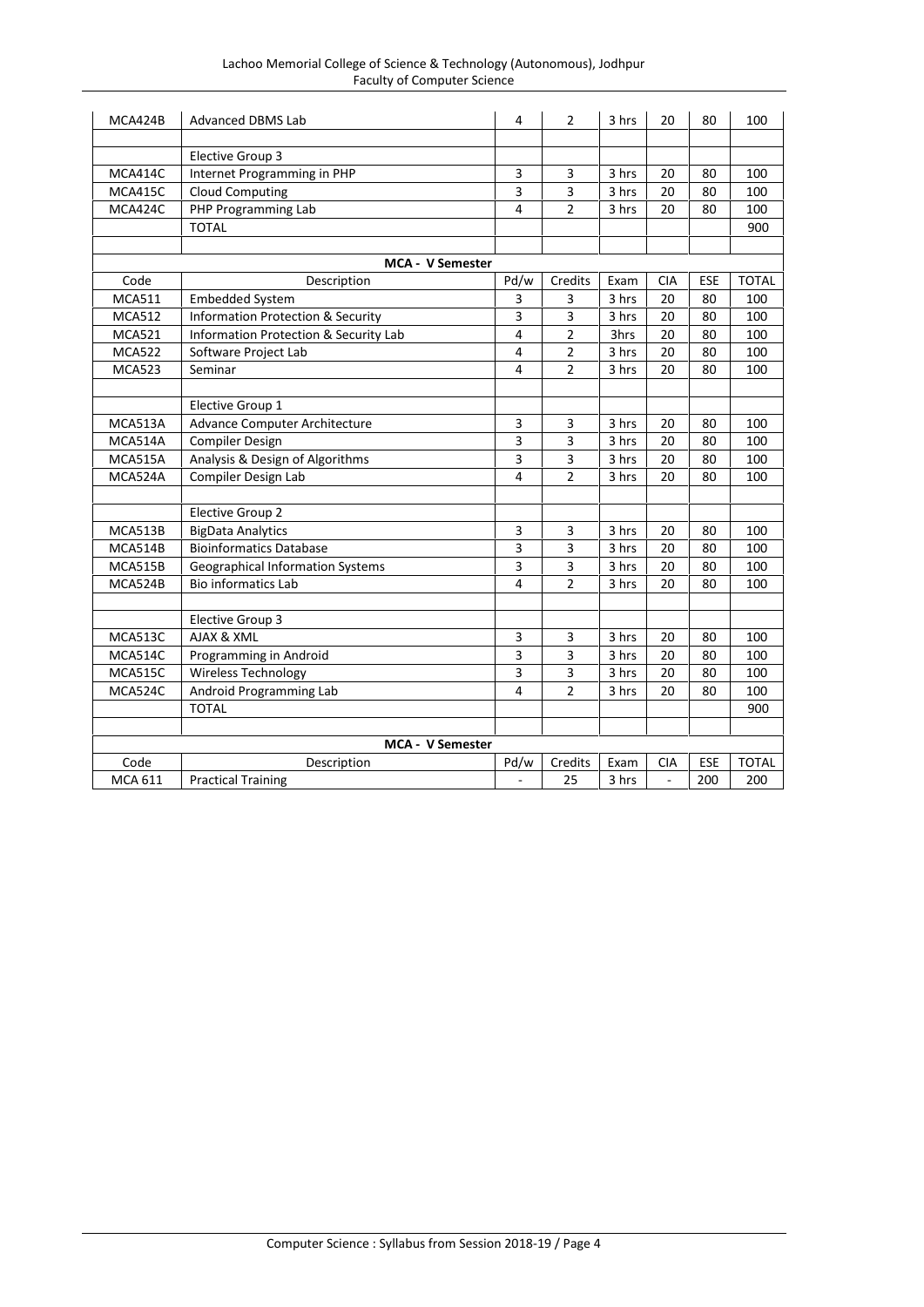|               | <b>MCA - I Semester</b>                                      |      |                |       |            |            |              |
|---------------|--------------------------------------------------------------|------|----------------|-------|------------|------------|--------------|
| Code          | Description                                                  | Pd/w | Credits        | Exam  | <b>CIA</b> | <b>ESE</b> | <b>TOTAL</b> |
| <b>MCA111</b> | C Programming                                                | 3    | 4              | 3 hrs | 20         | 80         | 100          |
| <b>MCA112</b> | Web Designing                                                | 3    | 4              | 3 hrs | 20         | 80         | 100          |
| <b>MCA113</b> | Data Structures                                              | 3    | 4              | 3 hrs | 20         | 80         | 100          |
| <b>MCA114</b> | <b>Computer Oriented Numerical &amp; Statistical Methods</b> | 3    | 4              | 3 hrs | 20         | 80         | 100          |
| <b>MCA115</b> | Digital Logic                                                | 3    | 4              | 3 hrs | 20         | 80         | 100          |
| <b>MCA121</b> | C Programming Lab                                            | 4    | 2              | 3 hrs | 20         | 80         | 100          |
| <b>MCA122</b> | Web Designing Lab                                            | 4    | $\overline{2}$ | 3 hrs | 20         | 80         | 100          |
| <b>MCA123</b> | Data Structures Lab                                          | 4    | $\overline{2}$ | 3 hrs | 20         | 80         | 100          |
| MCA124        | CONM Lab                                                     | 4    | 2              | 3 hrs | 20         | 80         | 100          |
|               | <b>TOTAL</b>                                                 |      | 28             |       |            |            | 900          |

| Unit      | MCA111: C Programming                                                                                                                                                                                                                                                                                                                                                                                                                                                                                               |
|-----------|---------------------------------------------------------------------------------------------------------------------------------------------------------------------------------------------------------------------------------------------------------------------------------------------------------------------------------------------------------------------------------------------------------------------------------------------------------------------------------------------------------------------|
|           | About C, Evolution of C, Programming languages, Structure of a C program, Compiling a C program, Character set<br>in C, Keywords in C, Hierarchy of operators, Basic data types, Qualifiers used with basic data types, Variables in C,<br>Type declaration, Output function, Input function and format specifiers, arithmetic operators, Unary operators,<br>Relational and logical operators.                                                                                                                     |
| Ш         | Control statements, if statement, if else statement, for statement, while loop, do while statements, break<br>statements, continue statements, switch statement, goto statement, ternary operators. Arrays, types of arrays,<br>array declaration, array initialization, multidimensional arrays, string and character handling, working with string<br>and string function.                                                                                                                                        |
| Ш         | Functions, advantages of functions, declaring a function, calling a function, variables, passing arguments to a<br>function, nested functions, passing array to functions, recursion in functions, Call by value and Call by reference.<br>Pointers and function, Array of pointers, Pointer and Strings, Pointer to structure, Pointers within structures.                                                                                                                                                         |
| <b>IV</b> | Structure, declaration of structure, Union, difference between structure and union, Pointers, pointers operators,<br>pointer arithmetic, Introduction of Static and Dynamic memory allocation, The process of Dynamic memory<br>allocation, DMA functions malloc() function, Sizeof() operator, Function free(), Function realloc(), Preprocessor, #<br>define, defining functions like macros, # error, #include, creating header files, include user defined header files,<br>Conditional compilation directives. |
| v         | Introduction File handling,:-File structure, File handling function, File types, Streams, Text, Binary, File system<br>basics, The file pointer, Opening a file, Closing a file, Writing a character, Reading a character, Using fopen(), getc(),<br>putc(), and fclose(), Using feof(), Command line arguments.                                                                                                                                                                                                    |

- The Complete Reference C, Herbert Schildt, TMH<br>• Let Us C, Yashavant P. Kanetkar, BPB Publications
- Let Us C, Yashavant P. Kanetkar , BPB Publications
- Programming in ANSI C, Balaguruswamy, Mc Graw Hill

| <b>Unit</b> | <b>MCA112: Web Designing</b>                                                                                                                                                                                                                                                                                                                  |
|-------------|-----------------------------------------------------------------------------------------------------------------------------------------------------------------------------------------------------------------------------------------------------------------------------------------------------------------------------------------------|
|             | Publishing Web Content, Understanding HTML and XHTML Connections, Understanding Cascading Style Sheets,<br>Understanding JavaScript, Working with Fonts, Text Blocks, and Lists, Using Tables to Display Information, Using<br>External and Internal Links, Working with Colors, Images, and Multimedia.                                      |
| Ш           | Advanced Web Page Design with CSS - Working with Margins, Padding, Alignment, and Floating, Understanding<br>the CSS Box Model and Positioning, Using CSS to Do More with Lists, Text, and Navigation, Creating Fixed or<br>Liquid Layouts.                                                                                                   |
| Ш           | Dynamic Web Sites - Understanding Dynamic Web Sites, Getting Started with JavaScript Programming, Working<br>with the Document Object Model (DOM), Using JavaScript Variables, Strings, and Arrays, Using JavaScript<br>Functions and Objects, Controlling Flow with Conditions and Loops, Responding to Events, Using Windows and<br>Frames. |
| IV          | Advanced JavaScript Programming - Using Unobtrusive JavaScript, Using Third Party Libraries, Greasemonkey:<br>Enhancing the Web with JavaScript, AJAX: Remote Scripting.                                                                                                                                                                      |
| $\mathbf v$ | Advanced Web Site Functionality and Management - -Creating Print-Friendly Web Pages, Working with Web-<br>Based Forms, Organizing and Managing a Web Site, Helping People Find Your Web Pages.                                                                                                                                                |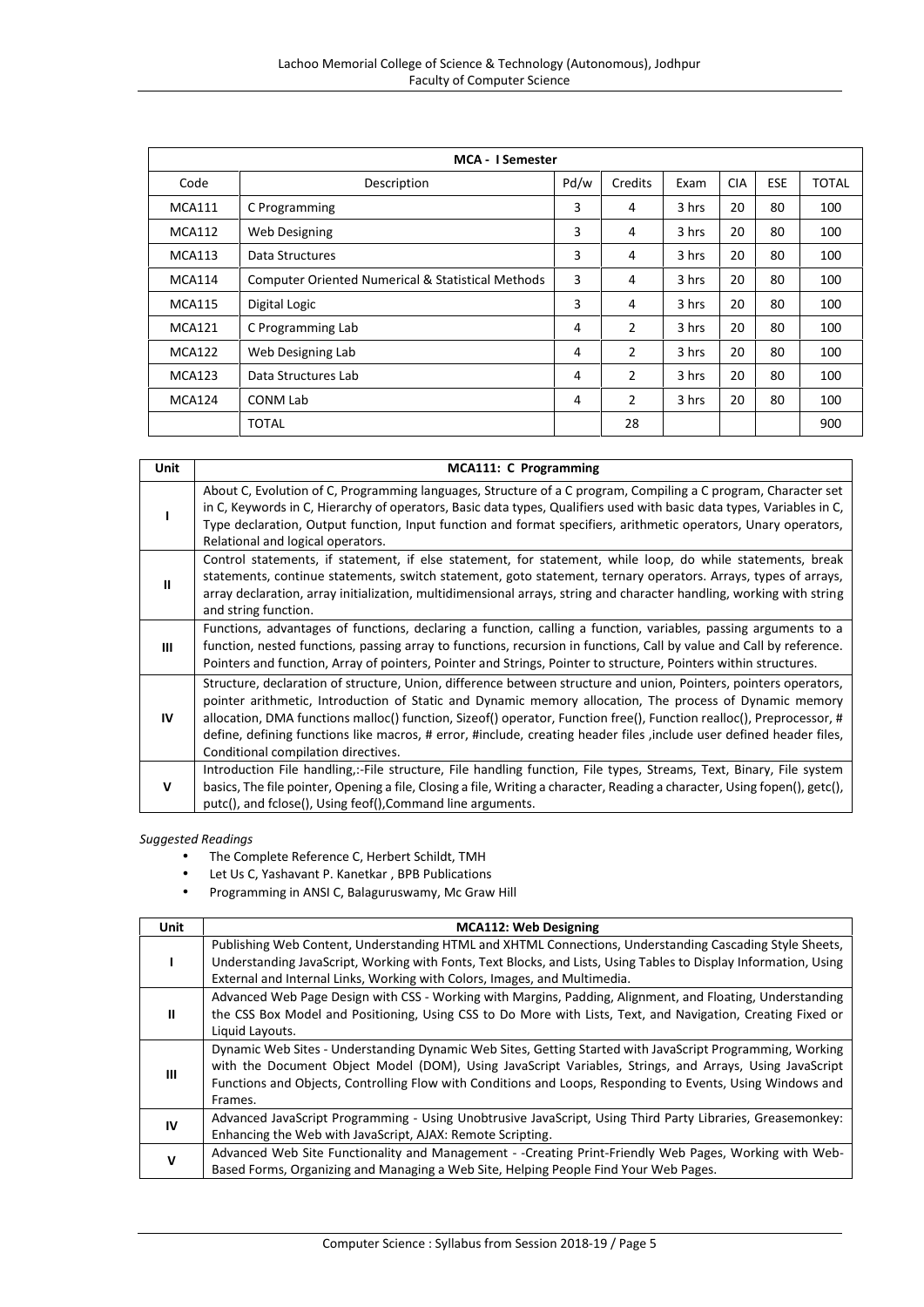|  | Sams Teach Yourself HTML, CSS, and JavaScript All in One by Julie Meloni |  |  |
|--|--------------------------------------------------------------------------|--|--|
|--|--------------------------------------------------------------------------|--|--|

| <b>Unit</b> | <b>MCA113: Data Structures</b>                                                                                      |
|-------------|---------------------------------------------------------------------------------------------------------------------|
|             | Data, Structured data, Data Structure, Types of data structures : Linear and Nonlinear, Arrays: One dimensional     |
|             | and Multidimensional array, Memory representation of array, Operations on one dimensional and multi-                |
|             | dimensional array, Sparse matrix, Application of arrays, Advantages and Disadvantages of arrays.                    |
| Ш           | Linked List: Static and Dynamic representation, Different operations on linked list: Traversal, Insertion, Deletion |
|             | and Search. Circular linked list, Doubly linked list, Applications of linked list.                                  |
|             | Stacks: Push and Pop operations on stack, Implementation of stack using arrays and linked list, Applications of     |
|             | Stack: Conversion of Infix to Prefix and Postfix expression, Evaluation of Postfix expression, Recursion.           |
| Ш           | Queue: Linear and Circular queue, Operations: Insertion, Deletion and Update, Application of queue: Priority        |
|             | queue.                                                                                                              |
|             | Trees: Basic concepts, Binary trees, Representation of binary tree, Traversal: Preorder, In order and Post order,   |
|             | Searching, Insertion and Deletion in binary trees, Binary Search Tree.                                              |
| IV          | Graphs: Basic concepts, Representation of graph, Traversing a graph, DFS and BFS, Spanning tree, Warshall's         |
|             | algorithm, Dijkstra's algorithm, Prim's algorithm, Kruskal's algorithm, Applications of graph.                      |
| v           | Searching: Linear and Binary search Algorithm. Internal and External Sorting.                                       |
|             | Sorting algorithms: Insertion, Selection, Merge, Radix, Bubble, Quick, Heap, Merging.                               |

*Suggested Readings*

Schaum's outline Data Structures with C,Seymour Lipschutz, Tata McGraw Hill

| <b>Unit</b> | <b>MCA114: Computer Oriented Numerical &amp; Statistical Methods</b>                                             |
|-------------|------------------------------------------------------------------------------------------------------------------|
|             | Representation of numbers, operations, floating point numbers, normalization, pitfalls of floating point         |
|             | representation, errors in numerical computation. Concepts of roots synthetic division, value and values of       |
|             | derivative of a polynomial by synthetic division, Descarte's Rule of sign.                                       |
|             | Iterative Methods - Bisection, Regula-Falsi, Newton Raphson, Secant, Baristow's method for finding complex       |
| Ш           | roots, rate of convergence (without proof). Simultaneous Linear Equations - Solutions of system of Linear        |
|             | equations, Gauss Elimination method, pivoting, Ill Conditioned system of equations, refinement of solution.      |
|             | Iterative method - Gauss Seidal, Jacobi, Gauss-Jorden method.                                                    |
| Ш           | Solution of ordinary differential equations - Taylor's method, Euler's method, Runge Kutta methods, Picard's     |
|             | method, modified Euler's method. Numerical Integration -Introduction, Trapezoidal rule, Simpson's rules.         |
|             | Interpolation: Finite differences, forward, backward and divided differences, difference table, Newton's forward |
| IV          | and backward formula. Interpolation with unequal intervals -Lagrange's Interpolation, Newton Divided             |
|             | difference formula. Curve fitting - Method of least squares, fitting of straight lines, polynomials, exponential |
|             | curves.                                                                                                          |
|             | The basic concepts: Variables and Attributes, Statistics, Population and sample, complete enumeration vs sample  |
|             | surveys, probability and purposive sampling, simple random sampling Frequency distributions: Frequency           |
| v           | distributions, histograms, Frequency polygons, frequency curves, cumulative frequency, distributions, ogives,    |
|             | Measure of Central Tendency, Median, mode, arithmetic mean, geometric mean, harmonic mean, partition             |
|             | values: quartiles, deciles and percentiles.                                                                      |

- Computer Oriented Numerical Methods, R S Salaria, Khanna Publication
- Computer Oriented Numerical Methods, P Thangaraj, PHI Publication
- Computer Oriented Numerical Methods, V Rajaraman, Prentice Hall India

| Unit | <b>MCA115: Digital Logic</b>                                                                                                                                                                                                                                                                                                                                                                                                                                                           |
|------|----------------------------------------------------------------------------------------------------------------------------------------------------------------------------------------------------------------------------------------------------------------------------------------------------------------------------------------------------------------------------------------------------------------------------------------------------------------------------------------|
|      | Number Systems and Codes: Number Systems - decimal, binary, octal, Hexadecimal, base-n, inter-conversion<br>methods. Binary Arithmetic: addition and subtraction. Compliment Arithmetic: Base Compliment, Base-1<br>Compliment. Binary Codes: Weighted and Non-Weighted Codes, 8421 BCD Code, Excess-3 Code, Gray Code,<br>ASCII and EBCDIC. Boolean Algebra: Introduction to Logic, basic logic Operations. Principle of Duality, laws of<br>Boolean algebra and De-Morgan's Theorem. |
| Ш    | Digital Circuits - Introduction to Combinational and Sequential Circuits, classification of gates: basic gates,<br>universal gates and exclusive gates, minterms and maxterms, Representation of gates using Sum of Products<br>(SOP) & Products of Sum (POS). Introduction to Level Circuits - zero, one and two. AND-OR circuit, OR-AND circuit,<br>NAND-NAND circuit, NOR-NOR circuit.                                                                                              |
| ш    | Combinational Circuits: Arithmetic Circuits - Half-Adder, Half-Subtractor, Full Adder, Full Subtractor, Parallel<br>Adder, 2's Compliment Adder-Subtractor. Multiplexers, De-Multiplexers, Decoders, Encoders, Magnitude<br>Comparator (2-1 Bit, 2-2 Bit & 2-4 Bit). Reduction Techniques: Need of Reduction. Reduction by Boolean Algebra,<br>Karnaugh<br>Maps: 2, 3, and 4 Variable.                                                                                                 |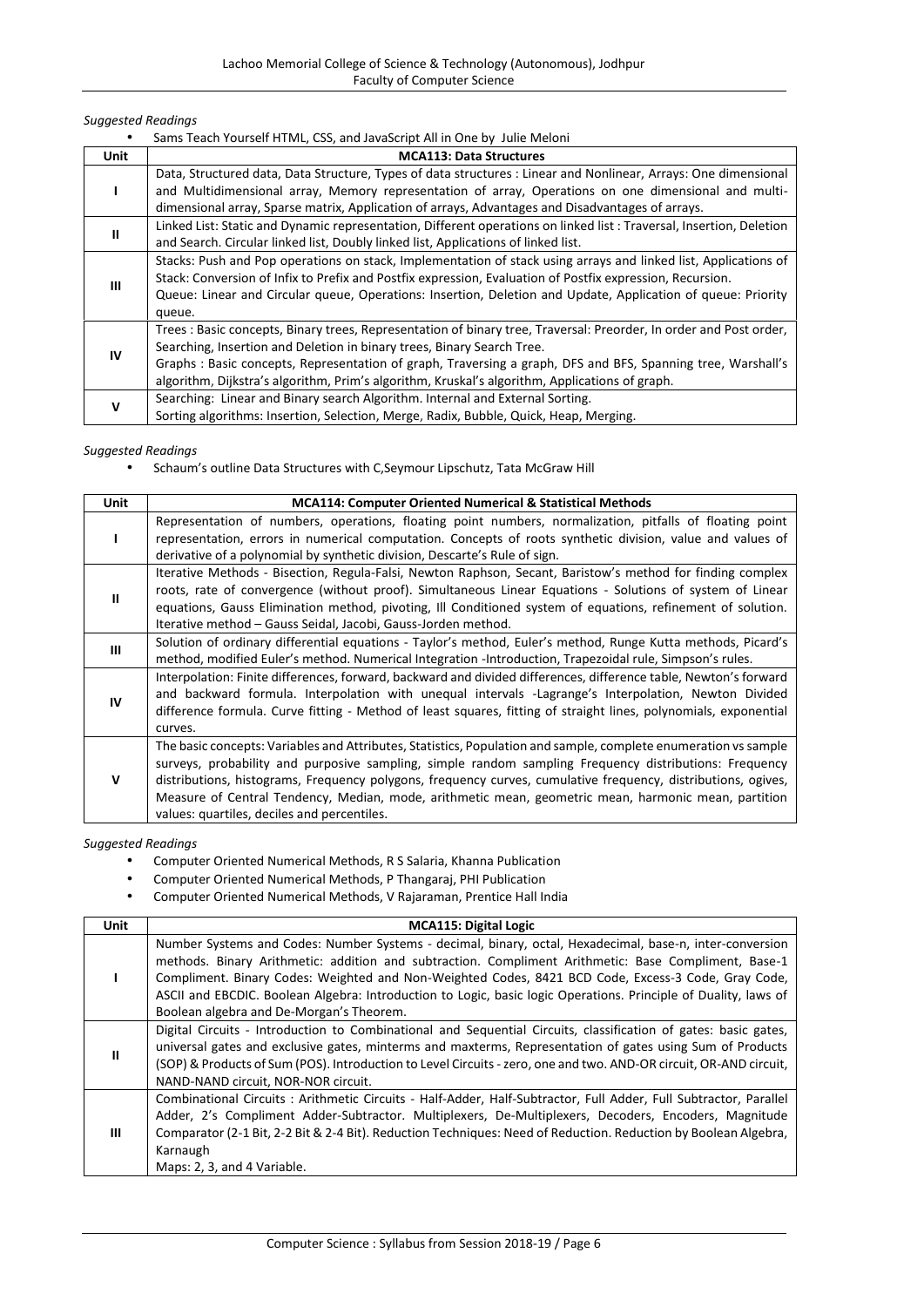| IV<br>v | Sequential Circuits: Flip-Flops: RS, D using NAND and NOR gates, Introduction to clock & timing diagrams. Gated      |
|---------|----------------------------------------------------------------------------------------------------------------------|
|         | Flip-Flops (Latches). J-K Flip-Flop, T-Flip-Flop, J-K Master Slave Flip-Flop. Characteristic equation of Flip Flops, |
|         | transition table of Flip Flops, Registers - SISO, SIPO, PISO, PIPO, SHL, SHR. Counters - Asynchronous and            |
|         | Synchronous, Ripple Up, Ripple Down Counters, Modulo Counters. Design of Synchronous Counters.                       |
|         | PLD-ROM, PLA & PAL, Memories: Memory Hierarchy, Memory Technologies; Magnetic, Semiconductor, Optical.               |
|         | RAM & ROM addressing techniques and Expansion. Introduction to VHDL.                                                 |

- Kumar Anand. A., Fundamentals of Digital Circuits, PHI New Delhi
- Jain R. P., Modern Digital Electronics, Tata Mc Graw Hill , New Delhi
- Mano Morris, M. Digital Design, PHI, New Delhi
- Bartee Thomas, C., Digital Computer Fundamentals, Mc Graw Hill

#### **MCA121: C Programming Lab**

Exercises based on control statements, looping statements, functions, arrays (searching and sorting), pointers with its arithmatic, structure and union, dynamic memory allocation, macros and file handling.

#### **MCA122:Web Designing Lab**

## **Practical Exercises**

**Practical Exercises**

Exercises based on Understanding HTML and XHTML Connections, Understanding Cascading Style Sheets, Understanding JavaScript, Working with Fonts, Text Blocks, and Lists, Using Tables to Display Information, Using External and Internal Links, Working with Colors, Images, and Multimedia.

Exercises based on Working with Margins, Padding, Alignment, and Floating, Understanding the CSS Box Model and Positioning, Using CSS to Do More with Lists, Text, and Navigation, Creating Fixed or Liquid Layouts.

Exercises based on Working with the Document Object Model (DOM), Using JavaScript Variables, Strings, and Arrays, Using JavaScript Functions and Objects, Controlling Flow with Conditions and Loops, Responding to Events, Using Windows and Frames.

Exercises based on Using Unobtrusive JavaScript, Using Third Party Libraries, AJAX: Remote Scripting. Exercises based on designing of some example of websites.

# **MCA123:Data Structures Lab**

## **Practical Exercises**

Exercises based on Heap, Hash Tables, Sorted Array, Sparse Matrix, addition of two large Numbers, stacks, queues, linked list, circular liked list

#### **MCA124:CONM Lab**

**Practical Exercises**

Exercise based on Bisection Method, False position Method, Newton Raphson Method, Euler's Method, Modified Euler's Method, Runga Kutta Methods, Trapezoidal Method and Simpsons Method, Gauss Seidel Method, Gauss Jordon Method, Gauss Elimination Method, Jacobi Method, curve fitting.

|               | <b>MCA - II Semester</b>                  |      |                |       |            |            |       |
|---------------|-------------------------------------------|------|----------------|-------|------------|------------|-------|
| Code          | Description                               | Pd/w | Credits        | Exam  | <b>CIA</b> | <b>ESE</b> | TOTAL |
| <b>MCA211</b> | Visual Programming With .NET              | 3    | 4              | 3 hrs | 20         | 80         | 100   |
| <b>MCA212</b> | Programming in Java                       | 3    | 4              | 3 hrs | 20         | 80         | 100   |
| <b>MCA213</b> | Microprocessor and Applications           | 3    | 4              | 3 hrs | 20         | 80         | 100   |
| <b>MCA214</b> | Computer networks and Data communications | 3    | 4              | 3 hrs | 20         | 80         | 100   |
| <b>MCA215</b> | Discrete Structures                       | 3    | 4              | 3 hrs | 20         | 80         | 100   |
| <b>MCA221</b> | .NET Lab                                  | 4    | 2              | 3 hrs | 20         | 80         | 100   |
| MCA222        | Java Lab                                  | 4    | 2              | 3 hrs | 20         | 80         | 100   |
| <b>MCA223</b> | Microprocessor Lab                        | 4    | $\overline{2}$ | 3 hrs | 20         | 80         | 100   |
| MCA224        | Soft Communication / Report Writing Lab   | 4    | 2              | 3 hrs | 20         | 80         | 100   |
|               | <b>TOTAL</b>                              |      | 28             |       |            |            | 900   |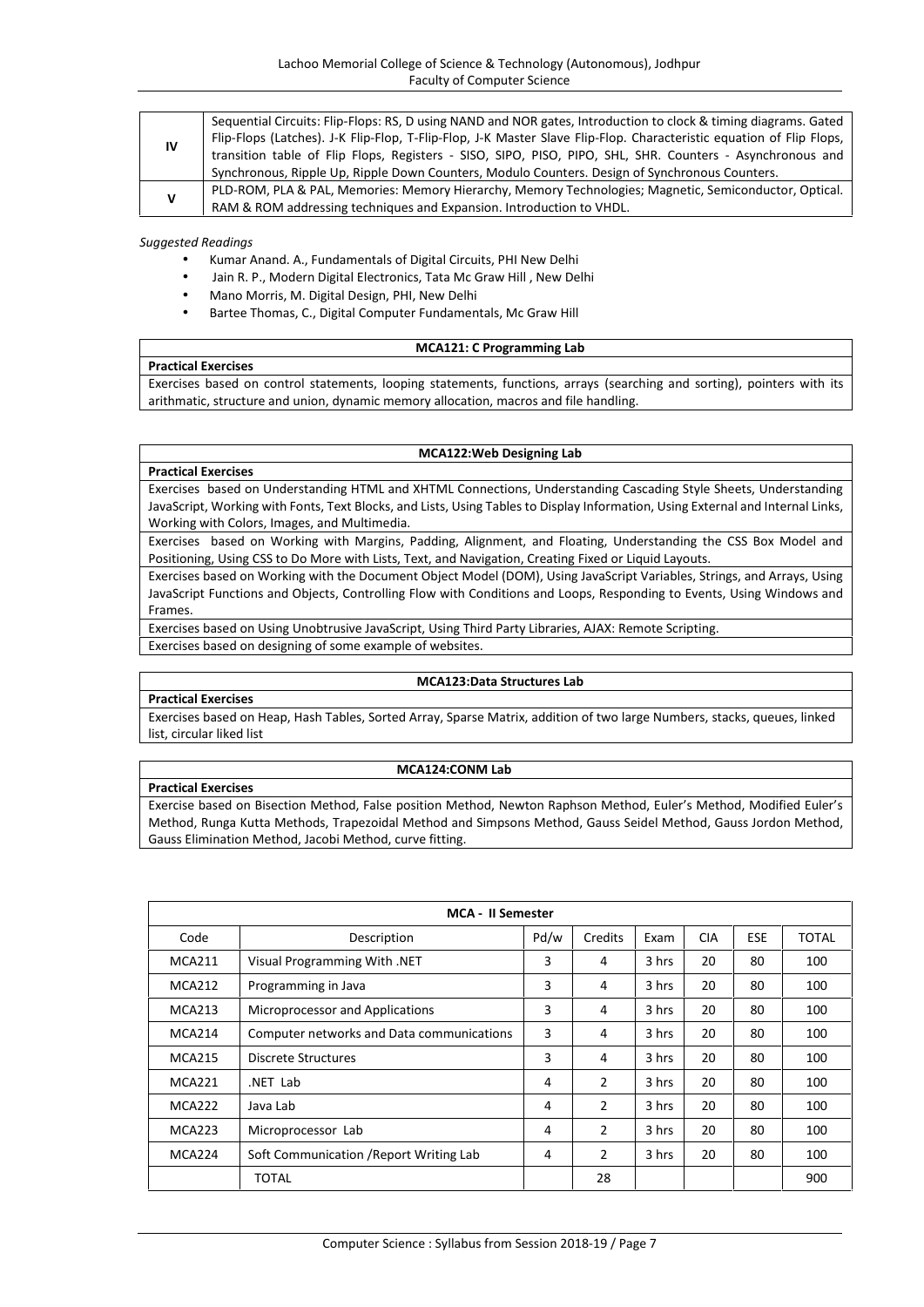| Unit        | MCA211: Visual Programming with .NET                                                                                                                                                                                                                                                                                |  |  |  |  |
|-------------|---------------------------------------------------------------------------------------------------------------------------------------------------------------------------------------------------------------------------------------------------------------------------------------------------------------------|--|--|--|--|
|             | DOT NET Framework: Framework classes, Overview and Base Class Library, Common Language Runtime (CLR):                                                                                                                                                                                                               |  |  |  |  |
|             | Loading and Executing code, Common Type System and Common Language Specification , name spaces and                                                                                                                                                                                                                  |  |  |  |  |
|             | DLL, Windows Application v/s Web                                                                                                                                                                                                                                                                                    |  |  |  |  |
|             | Application, Installing Visual.NET IDE, Creating a simple Application.                                                                                                                                                                                                                                              |  |  |  |  |
|             | VB.NET: Data Types and Variables, Constants, Scope of variables, Expression, Type Conversions, Operators,                                                                                                                                                                                                           |  |  |  |  |
| Ш           | Class<br>Members<br>Structures,<br>and<br>of<br>Arrays:<br>Array<br>Arrays.<br>Array                                                                                                                                                                                                                                |  |  |  |  |
|             | Control Structures: if-then-else, Select Case, for-next, for EachNext, Do loop, WhileEnd While. Use of                                                                                                                                                                                                              |  |  |  |  |
|             | Classes and Objects, Procedures and functions, Debugging of Application                                                                                                                                                                                                                                             |  |  |  |  |
|             | C#.NET: Data Types, Variables, Operators Expression, Statements, Decision Statements, Iterative Statements,                                                                                                                                                                                                         |  |  |  |  |
|             | Creating Objects with Class. Constructors, this Keyword, Static and Instance Members, Destroying Objects,                                                                                                                                                                                                           |  |  |  |  |
|             |                                                                                                                                                                                                                                                                                                                     |  |  |  |  |
| Ш           |                                                                                                                                                                                                                                                                                                                     |  |  |  |  |
|             | String, Inheritance, Interfaces and Polymorphism, Exception Handling.                                                                                                                                                                                                                                               |  |  |  |  |
|             |                                                                                                                                                                                                                                                                                                                     |  |  |  |  |
|             | Method Overloading, Passing Arguments and Objects, Passing by Value, Passing by Reference. Arrays and<br>Components of VS.NET, Design Window, Code Window, Server Explorer, Toolbox, Docking Windows, Properties<br>Explorer, Solution Explorer, Object Browser.                                                    |  |  |  |  |
| IV          | Adding Controls, Adding an Event Handler, Adding Controls at Runtime, Attaching an Event Handler at Runtime,                                                                                                                                                                                                        |  |  |  |  |
|             | Creating a Menu, Adding a New Form, Creating a Multiple Document Interface, Creating a Dialog Form, Using                                                                                                                                                                                                           |  |  |  |  |
|             | Form Inheritance, Adding a TabControl, Changing the Startup Form, Connecting the Dialog                                                                                                                                                                                                                             |  |  |  |  |
|             |                                                                                                                                                                                                                                                                                                                     |  |  |  |  |
|             |                                                                                                                                                                                                                                                                                                                     |  |  |  |  |
| $\mathbf v$ | Introducing ADO.NET, ADO.NET Architecture, Understanding the Connection Object, Building the Connection<br>String, Understanding the Command Object, Understanding DataReaders, Understanding DataSets and<br>DataAdapters, DataTable, DataColumn, DataRow, Differences between DataReader Model and DataSet Model, |  |  |  |  |

The Visual Basic. NET Bible by Bill Evjen, Jason Beres

|              | <b>MCA212: Programming in Java</b>                                                                                                                                                                                                                                                                                                                                                                                                                                                                                     |
|--------------|------------------------------------------------------------------------------------------------------------------------------------------------------------------------------------------------------------------------------------------------------------------------------------------------------------------------------------------------------------------------------------------------------------------------------------------------------------------------------------------------------------------------|
| Unit         |                                                                                                                                                                                                                                                                                                                                                                                                                                                                                                                        |
|              | Object Oriented Concepts in Java, Java features like security, portability, byte code, java virtual machine, object<br>oriented, robust, multithreading, architectural neutral, distributed and dynamic. Java Source File Structure,<br>Compilation, Execution, Lexical Tokens, Identifiers, Keywords, Literals, Comments, Primitive Datatypes,<br>Operators, Assignments, Command line argument, Control structures.                                                                                                  |
| $\mathbf{u}$ | Class Fundamentals, Object & Object reference, Object Life time & Garbage Collection, Creating and Operating<br>Objects, Constructor & initialization code block, Access Control, Modifiers, Abstract Class, Interfaces,<br>Implementing Interfaces, Defining Methods, Argument Passing Mechanism, Method Overloading, Recursion,<br>Static Members, Finalize() Method, use of this keyword, Modifiers with Classes & Methods, Array, Initializing &<br>Accessing Array, Multi-Dimensional Array.                      |
| Ш            | Inheritance - Benefits of Inheritance in OOP, Types of Inheritance, Inheriting Data Members and Methods, Role<br>of Constructors in inheritance, Overriding Super Class Methods, use of super keyword, Polymorphism in<br>inheritance, Organizing Classes and Interfaces in Packages, Package as Access Protection, Defining Package,<br>CLASSPATH Setting for Packages, Naming Convention For Packages.                                                                                                               |
| IV           | Exception, Exceptions & Errors, Types of Exception, Control Flow in Exceptions, JVM reaction to Exceptions, Use<br>of try, catch, finally, throw, throws in Exception Handling. In-built and User Defined Exceptions, Checked and<br>Un-Checked Exceptions. Threads, Need of Multi-Threaded Programming, Thread Life-Cycle, Thread Priorities,<br>Synchronizing Threads, Inter Communication of Threads, Input/output Operation in Java (java.io Package),<br>Streams, Classes for Input and Output, Standard Streams. |
| $\mathsf{V}$ | AWT Classes, Window fundamentals, frame windows, Applets, Execution of applet with different methods,<br>frame window in applet, parameter passing in applet, Graphics class, use of color, fonts and text. Event Handling<br>Mechanisms, Delegation Event Model, Event Class, Event Listener Interfaces, Adapter Classes.<br>JDBC - Basic steps to JDBC, setting up a connection to database, Creating and executing SQL statements,<br>Resultset and Resultset MetaData Object.                                      |

- Herbert Schildt: JAVA 2 The Complete Reference, Fifth Edition TMH, Delhi.
- Database Programming With JDBC And Java by George Reese.

| Unit | <b>MCA213: Microprocessor and Applications</b>                                                          |
|------|---------------------------------------------------------------------------------------------------------|
|      | Evolution of microprocessors, Microprocessor based system, microcontroller architecture, MCS-51 family. |
|      | General architecture of 8051 family. Pins of 8051 microcontroller                                       |
|      | 8051 assembly language programming: Register & memory organization. Introduction to 8051 assembly       |
|      | language, directives, registers and stack. Addressing modes of 8051. I/O ports and SFR                  |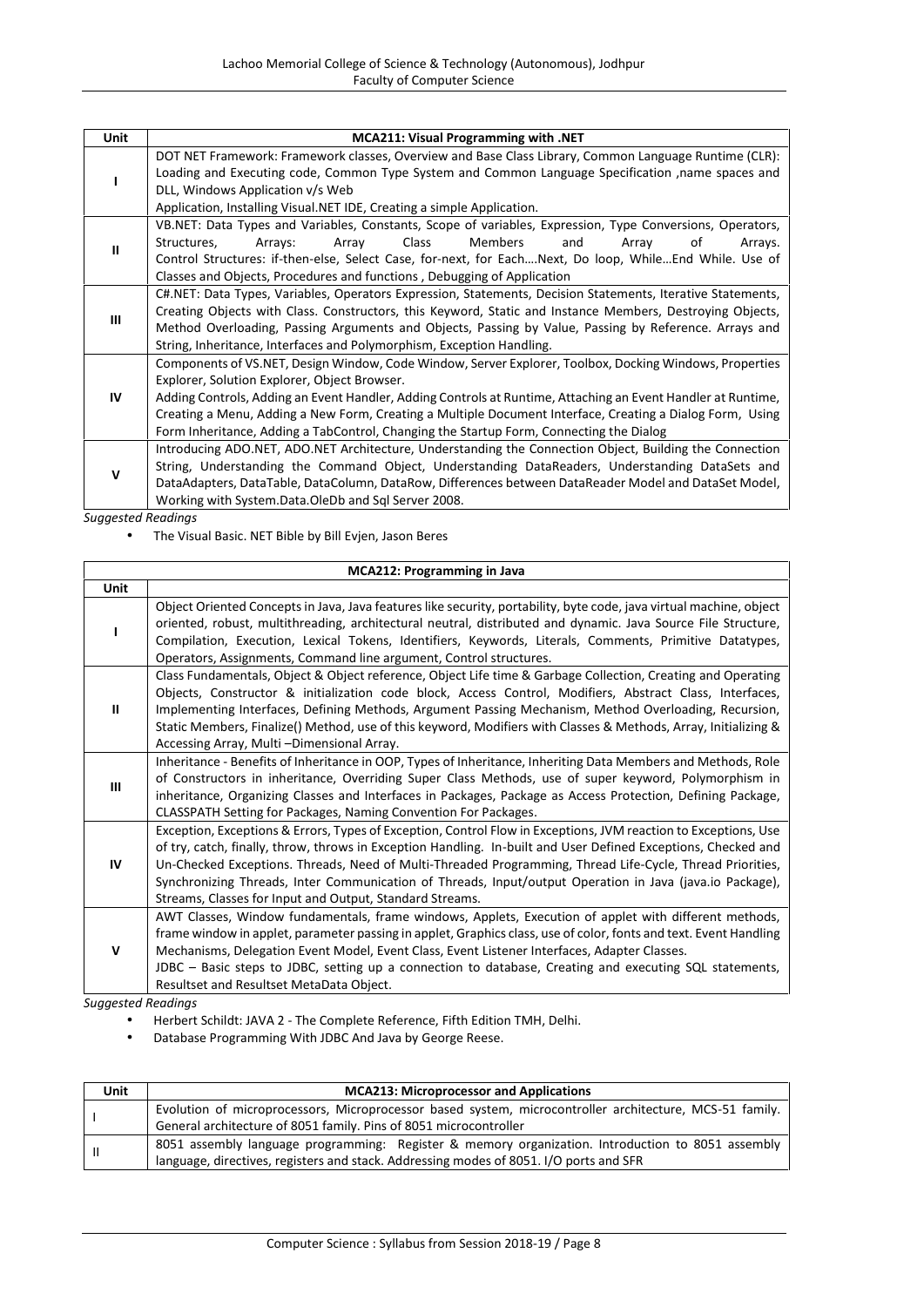| Ш  | 8051 Instructions: Data transfer, Arithmetic, logic, branching, subroutines, stack & Boolean variables                                                     |
|----|------------------------------------------------------------------------------------------------------------------------------------------------------------|
|    | manipulation. Advanced instruction of 8051                                                                                                                 |
| IV | Programming in 8051: basic I/O programming, timer, counter programming. Serial communication<br>programming. Interrupt programming. Time delays and loops. |
|    | Interfacing 8051: LED, LCD, keyboard interfacing. ADC/DAC interfacing. Sensor Interfacing. Stepper/Servo/DC                                                |
|    | motor interfacing and driver circuits.                                                                                                                     |

- 8051 Microcontroller internals, instructions, programming and interfacing, Subrata Ghosal, Pearson.
- The 8051 Microcontroller and Embedded Systems using assembly and C II Ed. Mazidi Muhammad Ali, PHI

| <b>Unit</b> | <b>MCA214: Computer Networks &amp; Data Communications</b>                                                        |
|-------------|-------------------------------------------------------------------------------------------------------------------|
|             | Introduction to Communication, Introduction to Networking. Basic Modes of Communication. DTE-DCE                  |
|             | communication system. Connecting Devices: Repeater, Hubs, Switch, Bridge, Routers and Gateways. Network           |
|             | architecture, ISO-OSI architecture, IBM SNA architecture, their functions and implementations.                    |
|             | Signal conversion methods. A/D, D/A, A/A and D/D. Unipolar, Polar and Bipolar methods of signal                   |
| Ш           | representation. Multichannel Data Communication, TDM, FDM and WDM. Introduction to Network Topologies.            |
|             | Introduction to Ethernet and Cabling standards.                                                                   |
|             | Error detecting and correcting code, Hamming code, parity generation and detection, single error detection        |
| Ш           | and correction, single error correction code. Transmission media, twisted pair, coaxial cable, optical fiber. LAN |
|             | topologies: bus, ring, and star etc. LAN access techniques: ALOHA, CSMA, CSMA/CD, token-ring and token-bus.       |
|             | Introduction to Network Security. Model of Network Security. Ceaser Cipher, Transposition Cipher. DES. Issues     |
| IV          | related to Network reliability and security. SSL and VPN. Introduction to Firewalls. Introduction to TCP/IP       |
|             | protocol Family, IPV4 and IPV6 representation of addresses. Routing Algorithms; Distance Vector Routing, Link     |
|             | State Routing. Cyber Laws in India.                                                                               |
| v           | Flow Control Protocols, Stop-and-wait Flow Control, Sliding – Window Flow Control, Error Control, Stop-and-       |
|             | wait ARQ, Go-back-N, Selective-repeat, Introduction to Switching Theory; Circuit, Packet and Network              |
|             | Switching.                                                                                                        |

#### *Suggested Readings*

- Stalling, Data & Computer Communication.
- Tanenbaum, Computer Network, Pearson.Ed., Pearson.
- Kurose, Computer Networking, Pearson.
- Youlu Zheng, Shakil Akhtar, Networks for Computer Scientists and Engineers, Oxford Press.

| <b>Unit</b>  | <b>MCA215: Discrete Structures</b>                                                                              |
|--------------|-----------------------------------------------------------------------------------------------------------------|
|              | Sets, sequences, empty set, power set, operations on sets, Venn diagram, ordered pair, Relations, matrix        |
|              | and graph representation of relation, properties of relations, partitions. Equivalence Relations, Compatibility |
|              | Relations, Composition of Binary Relations, Transitive and symmetric closures, partially ordered set, lattices  |
|              | Functions, Matrix representation of functions, composition of function, inverse function. Algebraic             |
| $\mathbf{u}$ | Structures, General properties of algebraic systems, groupoids, semi group, monoids, group, rings.              |
|              | Applications of algebra to control structure of a program. Homomorphism, congruence, admissible                 |
|              | partitions. Groups and their graphs.                                                                            |
|              | Combinatorics: Permutations and Combinations, Mathematical Induction, principle of inclusion and                |
| Ш            | exclusion, Pigeonhole Principle.                                                                                |
|              | Introduction to mathematical logic, statements and notations, well-formed formulas, tautologies,                |
| <b>IV</b>    | tautological implications, normal forms, the theory of Inference for statement calculus, predicate logic.       |
|              | Recurrence relations and Generating functions                                                                   |
| $\mathsf{v}$ | Graph Terminology, Degrees of Nodes, Isomorphic Graphs, Dijkstra's Shortest Path Algorithm, Planar Graphs,      |
|              | Eulerian Graphs, Hamiltonian Graphs, Traveling Salesman Problem                                                 |

*Suggested Readings*

- Discrete Mathematical Structure : Chowdhary K R , Printice Hall India, Edition
- Discrete Mathematical Structure : Tremblay and Manohar, McGraw Hill
- Discrete Mathematical Structure : Kolman, Busby and Ross, Printice Hall India, Edition 3
- Elements of Discrete Structures : C.L. Liu

#### **Practical Exercises**

**MCA221: .NET Lab**

Exercises based on Events such as Click, Index changed etc., Controls like button, textbox, checkbox, etc., on Control structures like for..next, while etc., Assignment on Numeric Parsing and System, functions and subroutines, Use of File, FileInfo, Directory and Directory Info classes, Use of Multhreading and Exception Handling, Creation of DataBases and insert update select and delete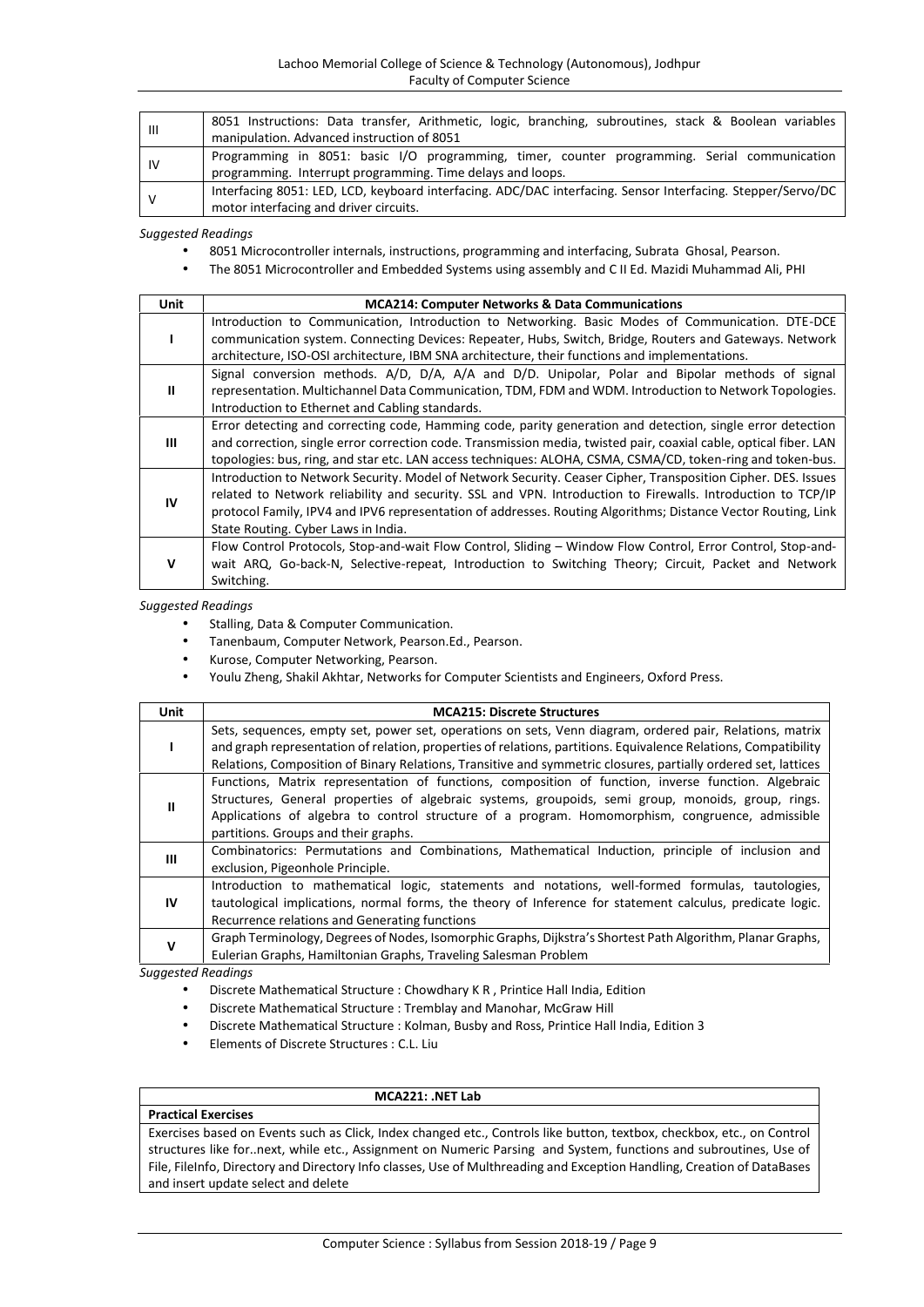#### **MCA222: Programming In Java Lab**

## **Practical Exercises**

Exercises based on Command line argument, Control structures, Class Fundamentals, Object & Object reference, Constructor, Abstract Class, Interfaces, Methods, Argument Passing Mechanism, Method Overloading, Recursion, Static Members, Finalize() Method, this keyword, Array, Inheritance, Overriding Super Class Methods, use of super keyword, Polymorphism in inheritance, Package as Access Protection, CLASSPATH Setting for Packages, Exceptions & Errors, Threads, Thread Priorities, AWT Classes, Window fundamentals, frame windows, Applets, parameter passing in applet, Graphics class, use of color, fonts and text. JDBC – setting up a connection to database, Creating and executing SQL statements, Resultset and Resultset MetaData Object.

#### **MCA223: Microprocessor Lab**

**Practical Exercises**

Exercises based on I/O examples of 8051: switch and relays, Interrupt handling examples, Driving a stepper motor, LCD display programming, Serial communication: polled and interrupt based, Sensor interfacing.

#### **MCA224: Soft Skills And Report Writing Lab**

**Practical Exercises**

**Essentials of Grammar:** Parts of Speech, Tenses, Modals, Phonetics

Letter and Resume writing: Types of Letters Formal / Informal, Drafting the Applications, Preparation of the Resume, Do and Don'ts of Resume

**Presentation Skills**: Importance of Presentation Skills.

Guidelines to make Presentation Interesting, Body Language, Voice Modulation, Audience Awareness, Presentation Plan, Visual Aids, Styles of Presentation.

**Group Discussion –** Definition, Process Guidelines, Helpful Expressions, Evaluation.

**Interview Preparation**: Types of Interview, Preparing for the interviews, attending the Interview. Interview Process, General Etiquettes, Dressing Sense, Postures and Gestures.

| <b>MCA - III Semester</b> |                               |      |                |       |            |            |       |
|---------------------------|-------------------------------|------|----------------|-------|------------|------------|-------|
| Code                      | Description                   | Pd/w | Credits        | Exam  | <b>CIA</b> | <b>ESE</b> | TOTAL |
| <b>MCA311</b>             | <b>LINUX Operating System</b> | 3    | 4              | 3 hrs | 20         | 80         | 100   |
| MCA312                    | ASP.NET                       | 3    | 4              | 3 hrs | 20         | 80         | 100   |
| <b>MCA313</b>             | Database Management System    | 3    | 4              | 3 hrs | 20         | 80         | 100   |
| MCA314                    | <b>Computer Graphics</b>      | 3    | 4              | 3 hrs | 20         | 80         | 100   |
| <b>MCA315</b>             | <b>Operating System</b>       | 3    | 4              | 3 hrs | 20         | 80         | 100   |
| <b>MCA321</b>             | LINUX Lab                     | 4    | $\overline{2}$ | 3 hrs | 20         | 80         | 100   |
| <b>MCA322</b>             | ASP.NET Lab                   | 4    | $\overline{2}$ | 3 hrs | 20         | 80         | 100   |
| <b>MCA323</b>             | DBMS Lab                      | 4    | $\overline{2}$ | 3 hrs | 20         | 80         | 100   |
| MCA324                    | <b>Computer Graphics Lab</b>  | 4    | $\overline{2}$ | 3 hrs | 20         | 80         | 100   |
|                           | <b>TOTAL</b>                  |      | 28             |       |            |            | 900   |

| <b>Unit</b> | <b>MCA311: LINUX Operating System</b>                                                                            |
|-------------|------------------------------------------------------------------------------------------------------------------|
|             | Introduction to concept of Open source software, Linux Architecture, Linux file system, Kernel, Process          |
|             | Management in Linux, Signal Handling, System call, and System call for Files, Processes and Signals.             |
| ш           | Command Structure, cal, date, echo, printf, bc, script, passwd, PATH, who, uname, tty, stty, pwd, cd, mkdir,     |
|             | rmdir. The File System, cat, cp, rm, mv, more, file, ls, wc, pg, cmp, comm, diff, gzip, tar, zip, df, du, mount, |
|             | umount. Filtering commands: head, tail, cut, paste, sort, grep, sed.                                             |
|             | Shell Programming-Introduction to Shell, Various Shell of Linux, Shell Commands, I/O Redirection and Piping,     |
| Ш           | Vi and Emacs editor. The Logical operators && and    conditional Execution, Shell control statements,            |
|             | Variables, if-then-else, case-switch, While, Until, Find, Shell Meta-characters, Shell Scripts, Shell keywords,  |
|             | Built in Commands, Shell Procedures and Reporting, Handling documents.                                           |
| IV          | File listings, Ownership and Access Permissions, File and Directory types, Managing Files, User and its Home     |
|             | Directory, Booting and Shutting down.                                                                            |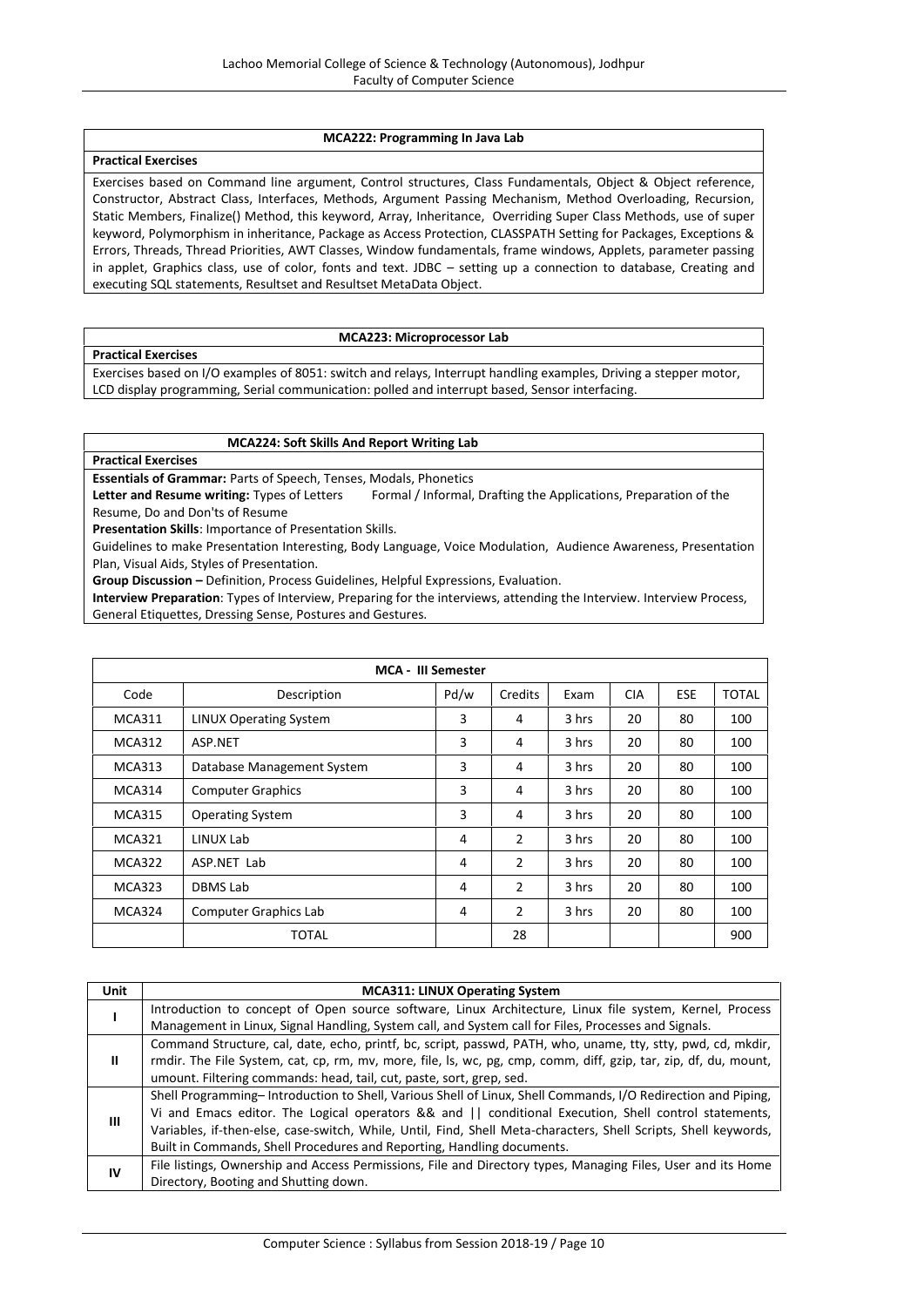| Installing and upgrading the package. Configure IP and telnet, ping. Installing apache web server for Linux    |
|----------------------------------------------------------------------------------------------------------------|
| operating system.                                                                                              |
| BootLoaders, LILO, GRUB, Bootstrapping, init Process, System services, Internet and Web service tools, E-mail, |
| Remote Login and FTP, Networks and server setup, LAN, Connection with Internet, Setting up routers, Proxy      |
| Servers, Print Servers, File Server, Mail server, FTP server, Web server, DHCP.                                |

 $\sqrt{ }$ 

- Linux: The Complete Reference, Sixth Edition by Richard Petersen (Author)
- Design of the UNIX Operating System Maurice J. Bach, AT&T Bell Labs.
- Yashwant Kanetkar, Unix shell programming,( BPB ).

| Unit | MCA312: ASP.NET                                                                                              |
|------|--------------------------------------------------------------------------------------------------------------|
|      | Introduction to .NET Framework: Features of .NET, Microsoft Intermediate Language, Meta Data, .NET types     |
|      | and .NET name spaces, Common Language Runtime, Common Type System, Comparison of ASP and ASP.NET.            |
|      | Introducing ASP, NET – Creating the ASP, NET applications, Web forms and Web controls, working with events,  |
| ш    | Web controls such as Rich web controls, Custom web controls and Validation controls, Application level and   |
|      | Page level Tracing, Debugging ASP. NET pages.                                                                |
|      | Advanced ASP .NET : ASP .NET configuration , Creating and using the Business objects, HTTP Handlers , ASP    |
| Ш    | .NET caching ,ASP .NET security, Deployment projects, Localizing ASP .NET applications                       |
| IV   | Web Services: Introduction to web services, Web services Infrastructure, SOAP with HTTP, Building, Deploying |
|      | and publishing web services, Finding web services, Consuming web services as a consumer.                     |
|      | ADO .NET: Basics of ADO .NET, ADO v/s ADO.NET, Data Table, Data Views, Data Set, Data Relation Type, ADO     |
| v    | NET Managed Providers, OLEDB and SQL Managed Providers, OleDb Data Adapter Type. XML and ADO.NET,            |
|      | Using XML Reader: Reading XML documents using Data Reader, Using Data Set and XML: Loading XML into          |
|      | Data Sets                                                                                                    |

┑

*Suggested Readings*

Web Standards Programmer's Reference: Steven M. Schafer

| Unit | <b>MCA313: Database Management System</b>                                                                        |
|------|------------------------------------------------------------------------------------------------------------------|
|      | Introduction to Database: Need for DBMS, advantages of DBMS, views of data, instances and schema data            |
|      | independence, database administrator, database manager, database languages, overall structure of DBMS,           |
|      | Entity Relationship Model: Entities, attributes, relationship, constraints, keys, E-R diagram.                   |
|      | Concept of strong and weak entity sets, generalization, specialization and aggregation.                          |
| Ш    | RDBMS - Basic concept, Codd's rule for RDBMS. Functional dependencies and                                        |
|      | Normalization for relational databases - design guidelines for relational schema, functional dependencies,       |
|      | normal forms (1NF, 2NF and 3NF).                                                                                 |
| Ш    | Query Processing: Overview, Measures of Query Cost, Selection Operation, Sorting, Join Operation, Other          |
|      | Operations, Evaluation of Expression.                                                                            |
|      | SQL data definition and data types – create schema, create table, attribute data types and domains. Basic        |
|      | constraints in SQL – attribute and attribute defaults, key and referential integrity, naming, tuple constraints. |
| IV   | Schema change statements in $SQL$ - DROP, ALTER. Basic queries in $SQL$ - select-from-where structure,           |
|      | ambiguous attributes, aliasing and tuple variable, tables as Sets in SQL, substring pattern matching and         |
|      | arithmetic operators, ordering of query results.                                                                 |
|      | Complex SQL queries – comparison involving NULL and three valued logic, nested queries, tuples and set           |
| v    | comparison, correlated nested queries, EXISTS and UNIQUE function, explicit sets and renaming of attributes,     |
|      | joined tables. Aggregate functions, grouping – GROUP BY and HAVING clause. Insert, delete and update             |
|      | statements. Assertions and views.                                                                                |

- Database Concepts, Korth, Silbertz, Sudarshan, McGraw Hill
- Fundamentals of Database Systems, Elmasri, Navathe, Addision Wesley

| Unit | <b>MCA314: Computer Graphics</b>                                                                                                                                                                                                                                                                                                                                                                                                                    |
|------|-----------------------------------------------------------------------------------------------------------------------------------------------------------------------------------------------------------------------------------------------------------------------------------------------------------------------------------------------------------------------------------------------------------------------------------------------------|
|      | Introduction: mathematical elements of graphic system: point and line, graphics coordinate system, display<br>adapters, concepts of video memory & frame buffer. Algorithms: Line drawing algorithms- DDA Algorithm,<br>Bresenham's Line Algorithm, Circle and Eclipse generating algorithms, Midpoint Circle Algorithm. 2-D Viewing-<br>The viewing pipeline. Viewing co-ordinate, Reference Frame. Window to viewports co-ordinate transformation |
| Ш    | Graphics Primitives: Primitive Operations, The display file interpreter, Normalized Device Coordinates, Display-<br>File structure. Display - file algorithm.<br>Polygons: polygon representation; absolute and relative, inside-outside test, polygon drawing algorithms.<br>Polygon fill algorithms: Scan fill, Boundary fill & Flood fill Algorithm.                                                                                             |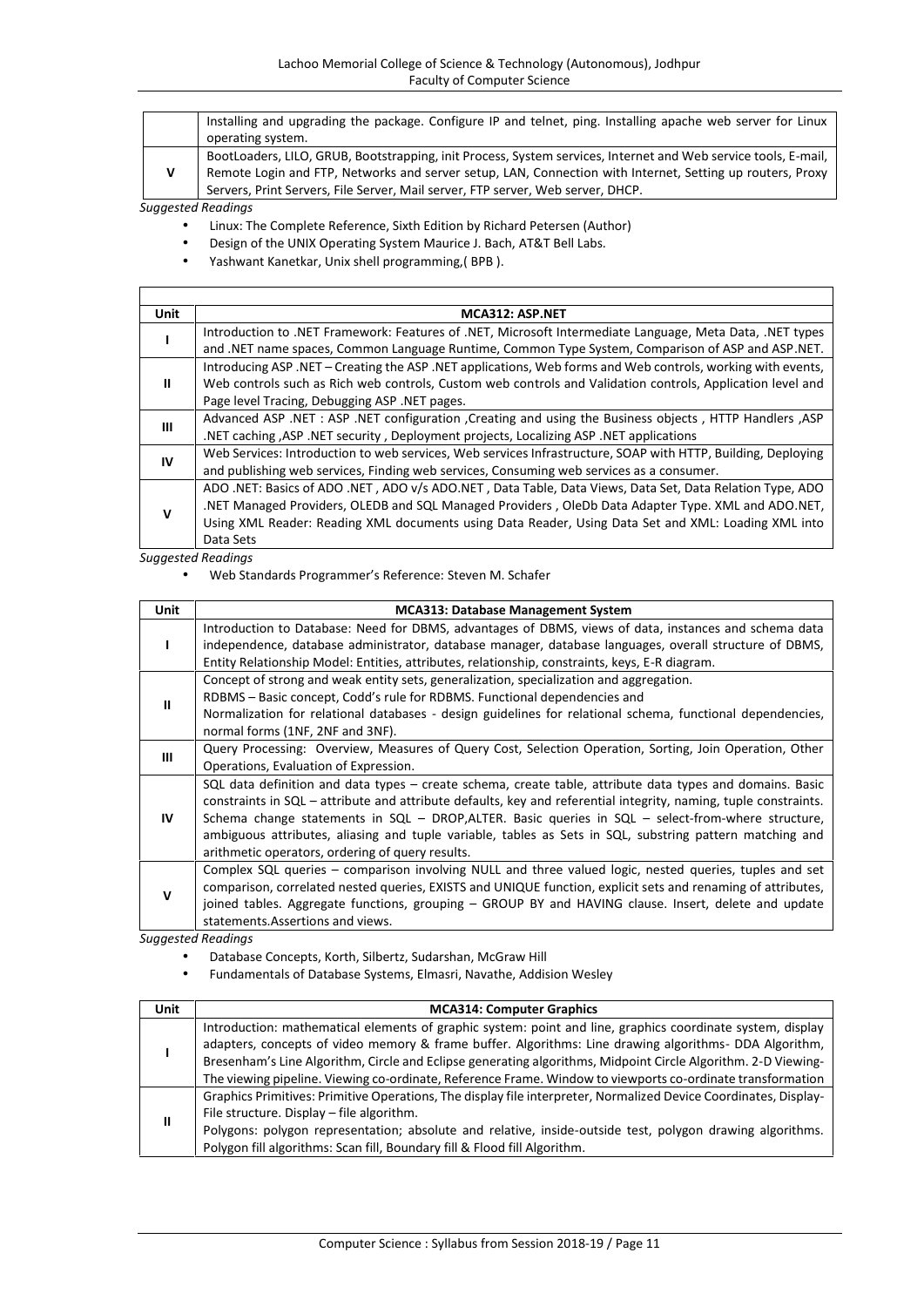| Ш           | Geometric Transformations: Matrices, translation, Scaling & Rotation Transformations. Homogeneous<br>transformations, Rotation and scaling about an arbitrary point. Composite Transformations. Inverse<br>Transformations.<br>Clipping: Point clipping, Cohen- Sutherland Line Clipping algorithm, Sutherland Hodgemann polygon clipping<br>algorithm. |
|-------------|---------------------------------------------------------------------------------------------------------------------------------------------------------------------------------------------------------------------------------------------------------------------------------------------------------------------------------------------------------|
| IV          | Introduction to 3D: 3D geometry, 3D primitives, basic 3D transformations.<br>Projections: Parallel and Perspective, 3D viewing Transformation. Visible surface detection, hidden surface<br>removal, depth buffer and painters algorithm.<br>Segments-Segment Table, Segment Creation, Closing a Segment, Deleting a Segment, Renaming a segment.       |
| $\mathbf v$ | Curve - Curve Generation, Interpolation, B-Splines, Bezier Curves.<br>Animation: Animation design sequence, animation programming, and applications of animation. Introduction<br>to morphing. Introduction to Virtual Reality<br>Color: Properties of Color, Color models; RGB, HSV and CMYK. Half-toning, Dithering.                                  |

- Madasu Hanmandlu ,PBP publications.
- Herrington ,Tata McGraw-Hill Education private Limited,New Delhi.
- Gautam Roy,Khanna publications.
- Donald D Hearn, M. Pauline Baker, Pearson Education
- Fundamentals of Computer Graphics & Multimedia, D. P. Mukherje
- S Gokul: Multimedia Magic, BPB Publication.
- Jeffcoate : Multimedia in Practice, Pretice-Hall.
- Bufford: Multimedia Systems, Addison Wesley.

| Unit        | <b>MCA315: Operating System</b>                                                                                                                                                                                                                                                                                                                                   |
|-------------|-------------------------------------------------------------------------------------------------------------------------------------------------------------------------------------------------------------------------------------------------------------------------------------------------------------------------------------------------------------------|
|             | BASICS OF OS :Architecture of Operating System , Objectives and functions of OS, Evolution of OS (Batch,                                                                                                                                                                                                                                                          |
|             | Multiprogramming, Multitasking, Multiuser, Parallel, Distributed and Real time operating systems). Computer<br>Hardware review: Processor, Memory and IO. OS Shell and kernel architecture.                                                                                                                                                                       |
| Ш           | Process Management: Process, Process state, Process state transitions, PCB, Process hierarchy, operations on<br>a process, multitasking. Scheduling policies: FCFS, SJF (preemptive and non-preemptive), priority scheduling,<br>round robin, multi-level feedback queue scheduling.                                                                              |
| Ш           | Memory management: Introduction, contiguous real, non-contiguous real, non-contiguous virtual. Virtual<br>memory management system, page replacement policies: LRU, NRU, FIFO, Second chance, optimal page<br>replacement, Working set. Belady's anamoly. Memory allocation techniques: first fit, best fit, worst fit, next<br>fit. Demand paging. Buddy system. |
| <b>IV</b>   | Process synchronization: race condition, critical region. Semaphores, P&V mutex routines. Inter-process<br>communication: the producer-consumer problem. Classical problems: readers-writes, dining philosophers,<br>sleeping barber. Message passing: Inter-process messages, mailboxes. Threads.                                                                |
| $\mathbf v$ | Deadlocks: introduction, deadlock detection and recovery, deadlock avoidance, banker's algorithm, deadlock<br>prevention. Introduction to operating protection and security, access matrix, implementation of access matrix.                                                                                                                                      |
|             | <b>Suggested Readings</b>                                                                                                                                                                                                                                                                                                                                         |

- Operating Systems: Donovan & Madnick, Mc Graw Hill
- Modern Operating Systems, Tanenbaum, Pearson Publications.

# **Practical Exercises**

#### **MCA321:LINUX LAB**

Exercises based on installation of Linux Operating System, vi editor, Linux files and the file structure, listing, displaying and printing files, managing directories, File and Directory operations, Essential Linux commands, Internal and External commands, Archiving and compressing files, Executing C, Java Programs in Linux Environment.

Exercises based on Shell programming, shell variables, assigning values to variables, positional parameters, command line arguments, arithmetic in shell script, exit status of a command, sleep and wait, script termination, Taking decisions, Loop Control Structure, Shell Metacharacters.

## **Practical Exercises**

## **MCA322: ASP.NET Lab**

Exercises based on Events such as Click, Indexchanged etc, Controls like button, textbox, checkbox, etc and Rich Web Controls, Validation Controls and Tracing, on Creation of Business Objects(UI centric), Caching Implementations and use of caching, implementing Concept of Localization, Creation of web service, Database connectivity and essential operations like select, insert , update and delete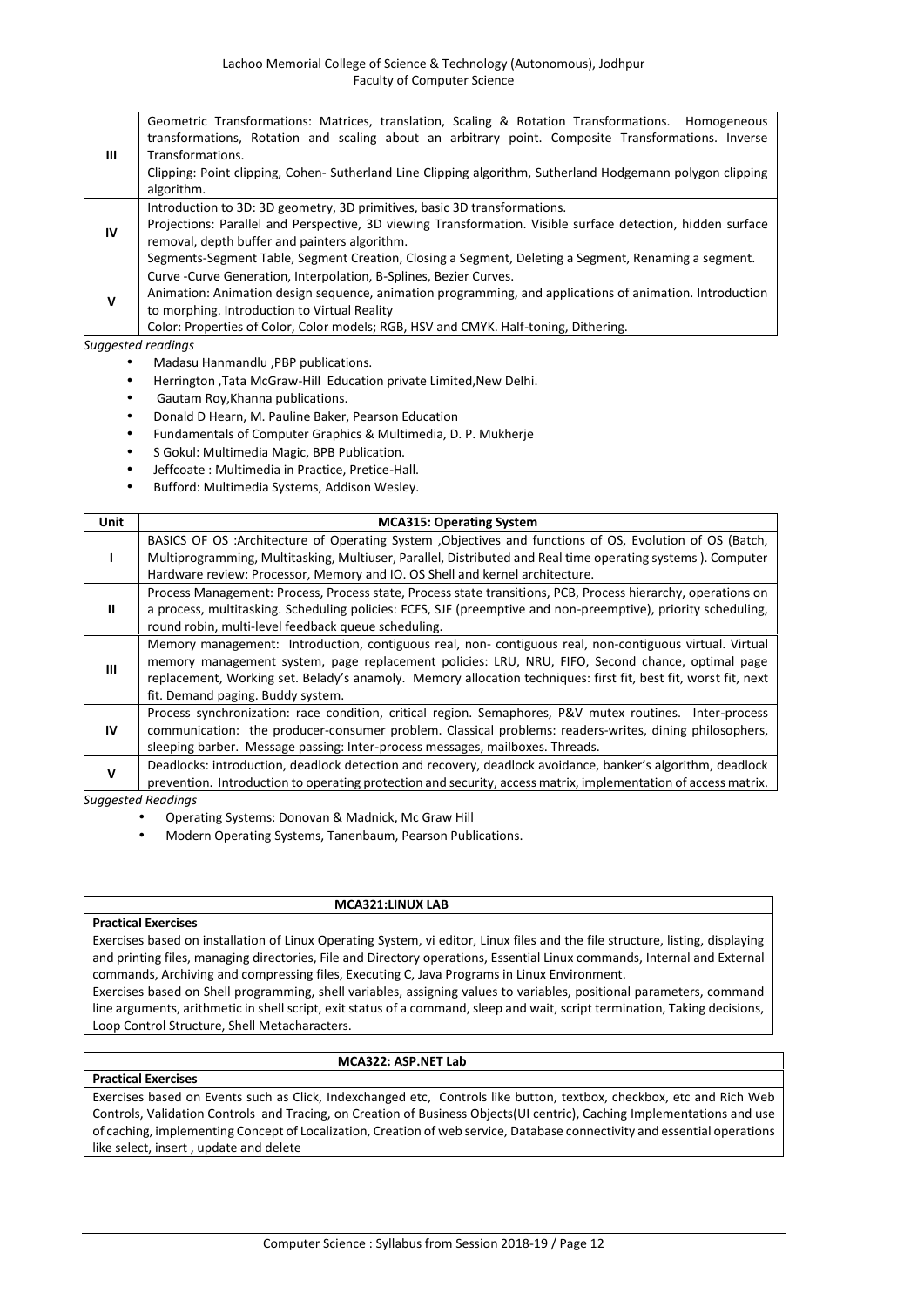## **MCA323: DBMS Lab**

# **Practical Exercises**

Exercises based on creating table, inserting data into tables, viewing data in tables, sorting data in table, deleting tuples from table, updating the contents of a table, modifying the structure of table, applying primary key, foreign key and unique key constraints, computations on table data, oracle functions, grouping data from tables, subqueries, Joins etc.

# **MCA324: Computer Graphics Lab**

**Practical Exercises** Exercises based on inbuilt graphic functions, line drawing algorithms, polygon fill algorithms, transformation(translation, scaling, rotation), simple animation

|                                    |                                                                                                                                                                                                                                                                                                                                              |                                | <b>MCA - IV Semester</b> |                |       |            |     |              |
|------------------------------------|----------------------------------------------------------------------------------------------------------------------------------------------------------------------------------------------------------------------------------------------------------------------------------------------------------------------------------------------|--------------------------------|--------------------------|----------------|-------|------------|-----|--------------|
| Code                               |                                                                                                                                                                                                                                                                                                                                              | Description                    | Pd/w                     | Credits        | Exam  | <b>CIA</b> | ESE | <b>TOTAL</b> |
| <b>MCA411</b>                      |                                                                                                                                                                                                                                                                                                                                              | Advance Java                   | 3                        | 4              | 3 hrs | 20         | 80  | 100          |
| <b>MCA412</b>                      |                                                                                                                                                                                                                                                                                                                                              | Artificial Intelligence        | 3                        | 4              | 3 hrs | 20         | 80  | 100          |
| <b>MCA413</b>                      |                                                                                                                                                                                                                                                                                                                                              | Software Engineering           | 3                        | 4              | 3 hrs | 20         | 80  | 100          |
| <b>MCA421</b>                      |                                                                                                                                                                                                                                                                                                                                              | Advanced JAVA Lab              | 4                        | $\overline{2}$ | 3 hrs | 20         | 80  | 100          |
| <b>MCA422</b>                      |                                                                                                                                                                                                                                                                                                                                              | Colloquium Lab                 | 4                        | 2              | 3 hrs | 20         | 80  | 100          |
| <b>MCA423</b>                      |                                                                                                                                                                                                                                                                                                                                              | System Design Project Lab      | 4                        | 2              | 3 hrs | 20         | 80  | 100          |
|                                    |                                                                                                                                                                                                                                                                                                                                              | Elective Group 1               |                          |                |       |            |     |              |
| MCA414A                            |                                                                                                                                                                                                                                                                                                                                              | <b>System Programming</b>      | 3                        | 3              | 3 hrs | 20         | 80  | 100          |
| MCA415A                            |                                                                                                                                                                                                                                                                                                                                              | Theory of Computation          | 3                        | 3              | 3 hrs | 20         | 80  | 100          |
| MCA424A                            |                                                                                                                                                                                                                                                                                                                                              | System Programming Lab         | 4                        | 2              | 3 hrs | 20         | 80  | 100          |
|                                    |                                                                                                                                                                                                                                                                                                                                              | Elective Group 2               |                          |                |       |            |     |              |
| MCA414B                            |                                                                                                                                                                                                                                                                                                                                              | Data Warehousing & Data Mining | 3                        | 3              | 3 hrs | 20         | 80  | 100          |
| MCA415B                            |                                                                                                                                                                                                                                                                                                                                              | <b>Advanced DBMS</b>           | 3                        | 3              | 3 hrs | 20         | 80  | 100          |
| MCA424B                            |                                                                                                                                                                                                                                                                                                                                              | <b>Advanced DBMS Lab</b>       | $\overline{4}$           | $\overline{2}$ | 3 hrs | 20         | 80  | 100          |
|                                    |                                                                                                                                                                                                                                                                                                                                              | Elective Group 3               |                          |                |       |            |     |              |
| MCA414C                            |                                                                                                                                                                                                                                                                                                                                              | Internet Programming in PHP    | 3                        | 3              | 3 hrs | 20         | 80  | 100          |
| MCA415C                            |                                                                                                                                                                                                                                                                                                                                              | <b>Cloud Computing</b>         | 3                        | 3              | 3 hrs | 20         | 80  | 100          |
| MCA424C                            |                                                                                                                                                                                                                                                                                                                                              | PHP Programming Lab            | 4                        | $\overline{2}$ | 3 hrs | 20         | 80  | 100          |
|                                    |                                                                                                                                                                                                                                                                                                                                              | <b>TOTAL</b>                   |                          |                |       |            |     | 900          |
| Unit                               |                                                                                                                                                                                                                                                                                                                                              |                                | MCA411: Advanced Java    |                |       |            |     |              |
| L                                  | Introduction to Java Enterprise, J2EE Technologies, client server technology, web server technology.<br>Movement to Server-Side Java. Definition of a Java Servlet. Practical. Applications for Java Servlets. Java<br>Servlet Alternatives. Reasons to Use Java Servlets. The Java Servlet Architecture. JNDI, Web Applications<br>in J2EE. |                                |                          |                |       |            |     |              |
| Ш                                  | JDBC - JDBC Drivers, Products, JDBC Design considerations, Two Tier and Three Tier client server model,<br>J2EE multi-tier architecture, Introduction to Data Source and Connection pooling. JavaMail and Internet<br>E-mail. Preparing to Use JavaMail. A JavaMail Example. Using JavaMail in a Servlet.                                    |                                |                          |                |       |            |     |              |
| $\ensuremath{\mathsf{III}}\xspace$ | Servlets - Static and Dynamic contents, Servlet life Cycle and Life cycle methods, Servlet Request and<br>Response Model, Deploying a Servlet, Servlet State Transitions, ServletConfig and ServletContext, Servlet<br>Redirection and Request Dispatch, Servlet Synchronization and Thread Model.                                           |                                |                          |                |       |            |     |              |
| IV                                 | Reading and writing data from client using Servlets, Maintaining Client State - Cookies, URL rewriting,<br>hidden form fields, Session Tracking. Inter servlet communications -JDBC connection pool, servlet<br>security and different packages of servlets.                                                                                 |                                |                          |                |       |            |     |              |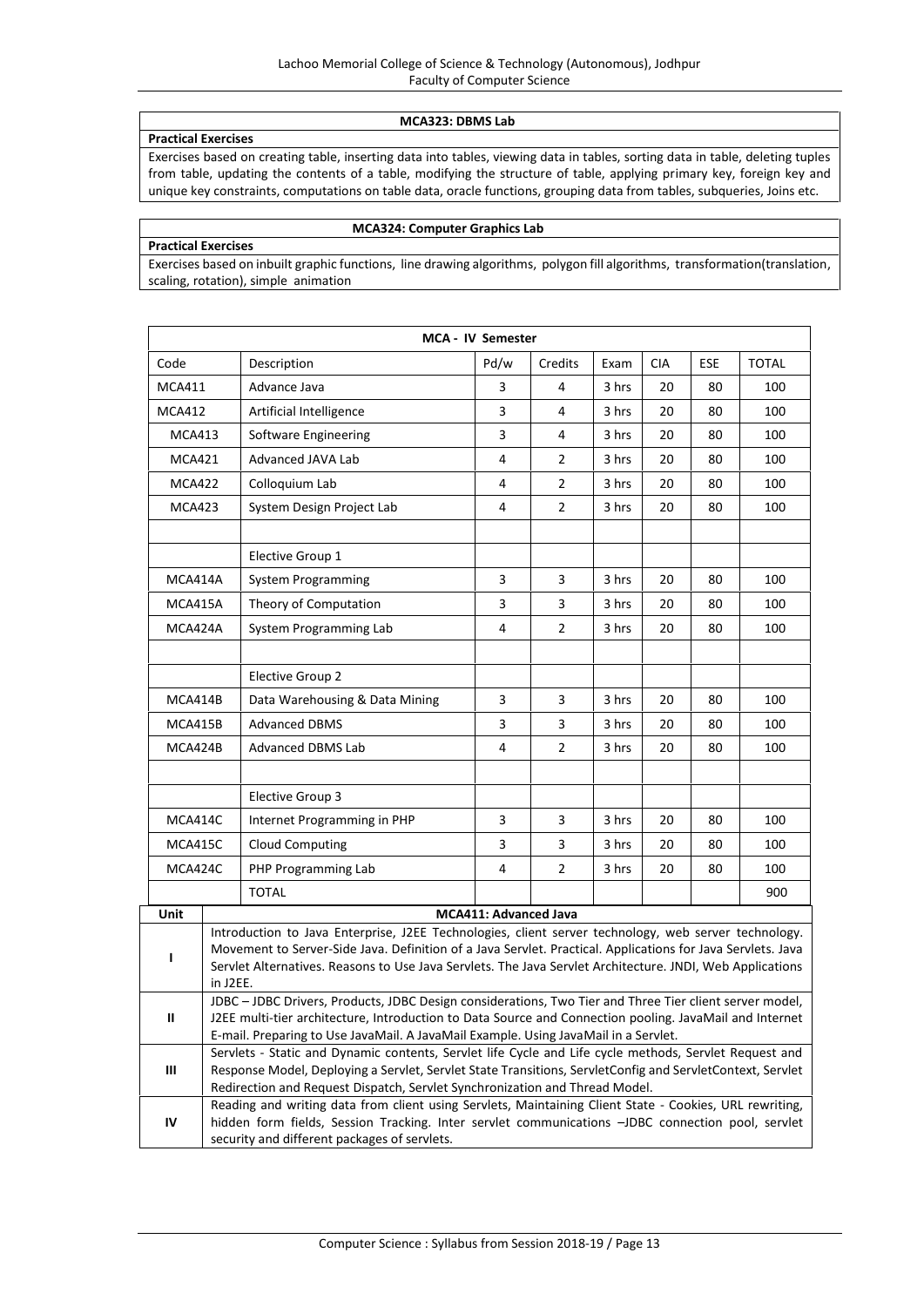| JSP fundamentals, JSP architecture, lifecycle of a JSP, Model View Controller (MVC) architecture, JSP tags |
|------------------------------------------------------------------------------------------------------------|
| and JSP expressions, data sharing among servlets & JSP. JSP implicit objects, request application, session |
| and page scope, JSP standard actions, JSP errors.                                                          |

Developing Java Servlets, by James Goodwill, SAMS.

| <b>Unit</b> | <b>MCA412: Artificial Intelligence</b>                                                                             |
|-------------|--------------------------------------------------------------------------------------------------------------------|
|             | Artificial Intelligence (AI) Introduction, Definitions, Basic elements of AI, AI's Application areas, Turing test. |
|             | Production Systems, Inference Engine, Rule Based Systems, Forward & Backward Chaining, Concepts of Expert          |
|             | System (ES), need, components and architecture of ES. Sub-shells/stages in the development of an ES.               |
|             | Concept of knowledge, Knowledge acquisition, rote learning, discovery, analogy. Monotonic reasoning, logical       |
| Ш           | reasoning, induction and natural deduction.                                                                        |
|             | Problems, Problems spaces: Problem characteristics, state space, Production-rules.                                 |
|             | Problems Search: Depth first, Breadth first search methods, A* Algorithms and their analysis. Heuristic search     |
| Ш           | method, generate and test, hill climbing, best first method, constraint satisfaction and backtracking.             |
| ιv          | Concepts of AI:-Logic, propositional and predicate calculus, Clausal form, Resolution, Unification, Inference,     |
|             | mechanisms. Semantic nets, frames, conceptual dependency, Blackboard architectures, scripts.                       |
|             | Non-monotonic reasoning- default reasoning, minimalist reasoning, statistical reasoning - Baye's theorem,          |
| ν           | certainty factors, Concepts of Dempster Shafer theory and Fuzzy logic. Neural networks, NN Architectures.          |
|             | Introduction to Genetic Algorithms.                                                                                |

*Suggested readings*

- E. Rich and K. Knight," Artificial Intelligence", Tata McGraw Hill.
- George F Luger, "Artificial Intelligence", Fifth Edition, Addison-Wesley Publishing Company.
- E. Charnaik and D. McDermott," Introduction to artificial Intelligence", Addison-Wesley Publishing Company.
- Stuart Russel and Peter Norvig., Artificial Intelligence a Modern Approach, 2<sup>nd</sup> ed., Pearson Education.
- Dan W. Patterson, "Introduction to Artificial Intelligence and Expert Systems", PHI.
- Nils J. Nilson, "Principles of Artificial Intelligence", Narosa Publishing Co.
- M. Chandwick and J.A. Hannah, "Expert Systems for Personal Computers", Galgotia Publications

| <b>Unit</b> | <b>MCA413: Software Engineering</b>                                                                             |
|-------------|-----------------------------------------------------------------------------------------------------------------|
|             | Software Problem - Cost, Schedule and Quality, Scale and Change. Software Processes -Process and                |
|             | Project, Component Software Processes, Software Development Process Models, Project Management                  |
|             | Process.                                                                                                        |
|             | Software Requirements Analysis and Specification - Value of a Good SRS, Requirement Process, Requirements       |
| Ш           | Specification, functional Specification with Use Cases, And Other Approaches for Analysis, Validation. Software |
|             | Architecture - Role of Software Architecture, Architecture Views, Component and Connector View,                 |
|             | Architecture Styles for C&C View, Documenting Architecture Design, Evaluating Architectures.                    |
|             | Planning a Software Project - Effort Estimation, Project Schedule and Staffing, Quality Planning, Risk          |
| Ш           | Management, Planning, Project Monitoring Plan, Detailed Scheduling., Design - Design Concepts, Function-        |
|             | Oriented Design, Object-Oriented Design, Detailed Design, Verification, Metrics.                                |
|             | Coding and Unit Testing - Programming Principles and Guidelines, Incrementally Developing Code, Managing,       |
| IV          | Evolving Code, Unit Testing, Code Inspection, Metrics. Testing - Testing Concepts, Testing Process, Black-Box   |
|             | Testing, White-Box Testing, Metrics.                                                                            |
|             | Introduction to UML, Development Process, Class Diagrams, Sequence Diagrams, Object Diagrams, Package           |
| v           | Diagrams, Deployment Diagrams, Use Cases, State Machine Diagrams, Activity Diagrams, Communication              |
|             | Diagrams, Composite Structures, Component Diagrams, Collaborations, Interaction Overview Diagrams,              |
|             | Timing Diagrams.                                                                                                |

- Pankaj Jalote's Software Engineering: A Precise Approach, By Pankaj Jalote
- UML Distilled Third Edition, A Brief Guide to the Standard Object Modeling Language, by Martin Fowler, Addison Wesley.

| <b>Unit</b> | <b>MCA414A: System Programming</b>                                                                                                                                                                                                                                                    |
|-------------|---------------------------------------------------------------------------------------------------------------------------------------------------------------------------------------------------------------------------------------------------------------------------------------|
|             | Systems Programming: Software layered structure & bare machine. Language processor: fundamentals,<br>specifications & language development tools. Systems software and Machine architecture.                                                                                          |
|             | Macro Processors: Macro Instructions, Features of Macro facility; Macro instruction arguments, conditional<br>macro expansion, macro calls within macros, Macro instruction defining macros. Two pass macro processor.<br>Introduction to MASM macro processor, ANSI C macro language |
| Ш           | Assemblers: Elements of Assembly language. A simple assembly scheme, Pass structure of Assemblers.<br>Designs of two pass assembler.                                                                                                                                                  |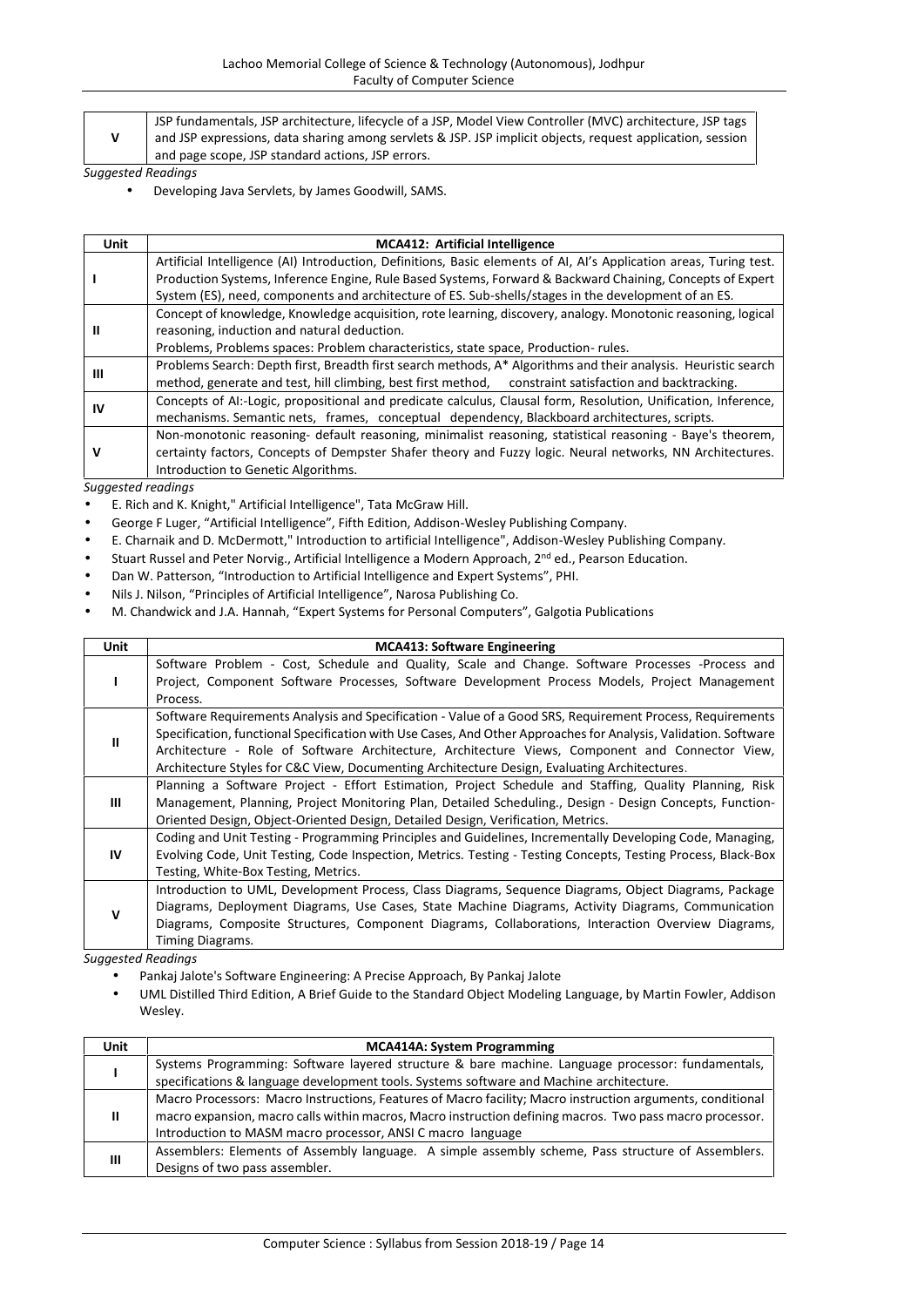| 1V | Introduction to Loaders and Linkers, functions of a loader. Loader Schemes: Compile-&-go, General Loader,<br>Absolute Loader, Subroutine Linkages, Relocating Loaders, Direct Linking loaders. Introduction to Binders,<br>Overlays and dynamic binders. |
|----|----------------------------------------------------------------------------------------------------------------------------------------------------------------------------------------------------------------------------------------------------------|
| v  | Software tools: Software tools for program development, editors, Debug monitors, Programming<br>environments, User Interfaces. Introduction to translators                                                                                               |

- System Software, Beck Leland L, Pearson Education.
- Systems Programming and Operating Systems, Dhamdhere D M, Tata Mc Graw Hill.
- Systems Programming, Donovan John J. Tata Mc Graw Hill.

| Unit          | MCA414B: Data Warehousing & Data Mining                                                                        |
|---------------|----------------------------------------------------------------------------------------------------------------|
|               | Introduction to Data Warehousing and its building blocks: Definition, Need for Data Warehousing, Operational   |
|               | versus Decision-Support Systems, Scope and Purposes, Features of Data Warehousing : Subject Oriented Data,     |
|               | Integrated Data, Time Variant Data, Non Volatile Data, Data Granularity, Data Warehouses and Data Marts        |
|               | :Their Difference, Top-Down Versus Bottom-Up Approach, Overview of various components: Source Data             |
|               | Component, Data Staging Component, Data Storage Component, Information Delivery Component, Meta Data           |
|               | Component, Management and control Component, Metadata in the Data warehouse.                                   |
|               | Warehousing Strategy, Warehouse Management and Support Process: Strategy Components, Determine                 |
|               | Organizational Context, Conduct Preliminary Survey Of Requirements, Conduct Preliminary Source System          |
| $\mathbf{II}$ | Audit, Identify External Data Sources, Define Warehouse Rollouts, Preliminary Data Warehouse Architecture,     |
|               | Issue Tracking and Resolution Process, Perform Capacity Planning, warehouse Purging Rules, Security            |
|               | Management, Backup and Recovery Strategy.                                                                      |
|               | What is Data Mining? Motivating Challenges; The origins of data mining; Data Mining Tasks. Types of Data;      |
| Ш             | Data Quality, Data Pre-processing; Measures of Similarity and Dissimilarity. Classification: Preliminaries;    |
|               | General approach to solving a classification problem; Decision tree induction; Rule-based classifier; Nearest- |
|               | neighbour classifier                                                                                           |
|               | Association Analysis: Problem Definition; Frequent Item set generation; Rule Generation; Compact               |
|               | representation of frequent item sets; Alternative methods for generating frequent item sets, FP-Growth         |
| IV            | algorithm, Evaluation of association patterns; Effect of skewed support distribution; Sequential patterns,     |
|               | Cluster Analysis: Overview, K-means, Agglomerative hierarchical clustering, DBSCAN, Overview of Cluster        |
|               | Evaluation.                                                                                                    |
| v             | Applications: Data mining applications; Data mining system products and research prototypes; Additional        |
|               | themes on Data mining; Social impact of Data mining; Trends in Data mining.                                    |

*Suggested Readings*

Introduction to Data Mining - Pang-Ning Tan, Michael Steinbach, Vipin Kumar, Pearson Education, 2007

Data Mining – Concepts and Techniques - Jiawei Han and Micheline Kamber, 2<sup>nd</sup> Ed, Morgan Kaufmann, 2006.

- Insight into Data Mining Theory and Practice K.P.Soman, Shyam Diwakar, V.Ajay, PHI, 2006.
- Data Warehousing Fundamentals: Paulraj Ponniah, S. Nagabhushana, Sam Anahory, Dennis Murray.

Data Mining: Richard J.Roiger and Michael W. Geatz, Margaret H. Dunham

| <b>Unit</b>   | <b>MCA414C: Internet Programming in PHP</b>                                                                                                                                                                                                                                                                                                                                                                                                                                                                                                                                                     |  |  |  |  |  |
|---------------|-------------------------------------------------------------------------------------------------------------------------------------------------------------------------------------------------------------------------------------------------------------------------------------------------------------------------------------------------------------------------------------------------------------------------------------------------------------------------------------------------------------------------------------------------------------------------------------------------|--|--|--|--|--|
|               | Works with the web server, Hardware and software requirements, Benefits of PHP as a server side language.<br>Basic PHP syntax, PHP Delimiters, Creating User Defined Variable, Assigning values to scalar variable, Data type<br>with PHP, Displaying type information, Testing for specific data type, Operators. Use of HTML for web design<br>purpose, HTML scripts and Form's element, Embedding PHP code into HTML pages, Retrieving form data with<br>\$ POST, \$ GET and \$_REQUEST arrays, Validating retrieved data, Strategies for handling invalid input, Adding<br>dynamic content. |  |  |  |  |  |
| $\mathbf{II}$ | Introduction to Arrays in PHP, Numerically and Non-Numerically Indexed arrays, Array operators,<br>Multidimensional arrays, Array sorting, Array Functions. Creating and Deleting a file, Reading and Writing text<br>files, Working with directories in PHP, Checking for existence of file, Determining file size, Opening a file for<br>writing, reading or appending, Using other useful file functions. File Upload/Download,                                                                                                                                                              |  |  |  |  |  |
| Ш             | Comparing Strings, Matching and replacing substrings, Introduction to Regular Expressions, Matching and<br>replacing substring with Regular Expressions, Splitting string with Regular expressions. Introducing Functions,<br>Using parameters and Returning Values, Call by value and call by reference. Function: require (), include (),<br>header(), date(), math library, string formatting functions.                                                                                                                                                                                     |  |  |  |  |  |
| IV            | Object Oriented Programming in PHP, Object oriented concepts, Classes, objects and operations. Constructor<br>and Destructor, Abstract class, Inheritance, Function Overriding, Interface, Final keyword, Exception Handling,<br>User defined exception. Introduction to Session Control, Session Functionality, Setting Cookies with PHP, Using<br>Cookies with Sessions, Deleting Cookies, Registering Session variables, Session Variables, Destroying the<br>variables and Session.                                                                                                         |  |  |  |  |  |
| $\mathbf v$   | MySQL Architecture, Defining a Database, Creating Tables and Fields in MySQL, Working with PHP-MySQL<br>Environment, Using phpmyadmin. Connecting to MySQL Server, Selecting Databases, Insert Update and Delete                                                                                                                                                                                                                                                                                                                                                                                |  |  |  |  |  |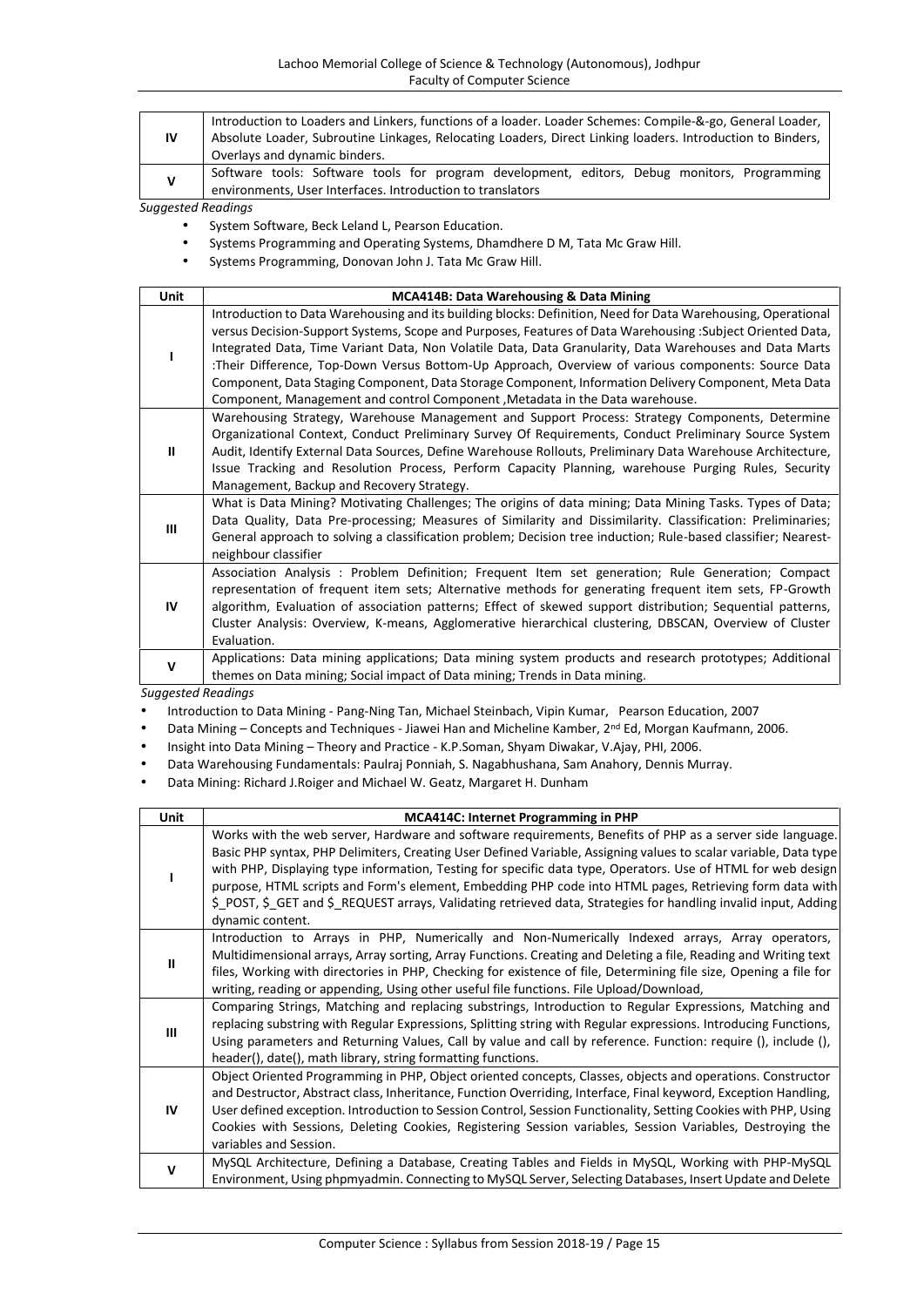| records, Checking for Errors, Closing the MySQL Server Connection. MySql Database connectivity in Object |  |
|----------------------------------------------------------------------------------------------------------|--|
| Oriented manner. PHP configuration file, Error tracking and debugging.                                   |  |

- PHP Bible, (Author) Tim Converse , Joyce Park.
- Beginning PHP5(Author) David Mercer, Allan Kent , Steven Nowicki, Clark Morgan, Wankyu Choi.

| <b>Unit</b> | <b>MCA415A: Theory of Computation</b>                                                                                                                                                                                          |
|-------------|--------------------------------------------------------------------------------------------------------------------------------------------------------------------------------------------------------------------------------|
|             | Sets: Specification of Sets, identity and cardinality, subsets, multisets, relations. Functions. Graphs and Trees:<br>type of graphs: connected, directed, weighted, cyclic, plannar, multigraph, pesudograph, complete graph. |
|             | Properties of Trees.                                                                                                                                                                                                           |
|             | The Central concepts of automata theory: Alphabet, Strings: empty, null, Kleene star(closure), concatenation                                                                                                                   |
| Ш           | of strings, reverse of a string, substring, palindrome.                                                                                                                                                                        |
|             | Propositions or statements: connectives: AND, NOT, OR, IFTHEN, IFF, well-formed-formulas (WFF),                                                                                                                                |
|             | tautology. Introduction to Chomsky classification.                                                                                                                                                                             |
|             | Finite automata: designing of finite automata, Transition graphs, transition table, DFA, string processing by                                                                                                                  |
| Ш           | DFA, NDFA, differences between DFA and NFA, equivalence of DFA and NFA, minimization of Finite                                                                                                                                 |
|             | automata.                                                                                                                                                                                                                      |
|             | Automata with output: Moore machine, Mealy machine, difference between Moore and Mealy machine,                                                                                                                                |
| <b>IV</b>   | Equivalence of Moore and Mealy machine, Conversion from Moore to Mealy and Mealy to Moore machine.                                                                                                                             |
|             | Minimization of a finite automata with output                                                                                                                                                                                  |
|             | Pushdown Automata: Methods for designing PDA: Numerical Method; operations on stack, PDA moves,                                                                                                                                |
| v           | representation of PDA, acceptance by PDA. Deterministic PDA, difference between FA and PDA                                                                                                                                     |
|             | Turing machine: Representation moves in TM. Universal Turing Machine                                                                                                                                                           |

*Suggested Readings*

Mishra, Chandrasekaran "Theory of Computer Science (Automata, Languages and Computation) PHI

| <b>Unit</b>         | <b>MCA415B: Advanced DBMS</b>                                                                                  |  |  |  |  |  |
|---------------------|----------------------------------------------------------------------------------------------------------------|--|--|--|--|--|
|                     | Transactions and Concurrency Control: Transaction Concept, Transaction State, Implementation of Atomicity      |  |  |  |  |  |
|                     | & Durability, Concurrent Executions, Serializability, Lock-Based Protocols, Timestamp-Based Protocols,         |  |  |  |  |  |
|                     | Deadlock Handling.                                                                                             |  |  |  |  |  |
|                     | Database Security and Authorization: Introduction to Database Security Issues, Discretionary Access control    |  |  |  |  |  |
| Ш                   | Based on Granting and Revoking Privileges, Mandatory Access Control and Role-Based Access Control for          |  |  |  |  |  |
|                     | Multilevel Security, Introduction to Statistical Database Security, Encryption and Public Key Infrastructures. |  |  |  |  |  |
|                     | Distributed Databases: Homogeneous and Heterogeneous Databases, Distributed Data Storage, Distributed          |  |  |  |  |  |
| Ш                   | Transactions, Commit Protocols, Concurrency Control in Distributed Databases, Distributed Query                |  |  |  |  |  |
|                     | Processing.                                                                                                    |  |  |  |  |  |
|                     | Object Orientated Database: Features of an Object-Orientated DBMS, Object-Oriented Database Design,            |  |  |  |  |  |
| IV                  | How OO Concept has Influenced the Relational Model, Object Oriented Languages, Persistent Programming          |  |  |  |  |  |
|                     | Languages, Nested Relations, Complex Types, Inheritance, Reference Types, Querying with Complex Types,         |  |  |  |  |  |
|                     | Object-oriented data model.                                                                                    |  |  |  |  |  |
|                     | PL/SQL: Basics concepts, advantages, variables, constants, data types, comments, output function, control      |  |  |  |  |  |
|                     | structures - conditional, iterative and sequential control, database access with PL/SQL, transaction           |  |  |  |  |  |
| $\mathbf v$         | management. Cursor - basic concept, types, Procedures & Functions - advantages, creation, execution,           |  |  |  |  |  |
|                     | deletion, overloading, stored procedures and functions. Packages – creation and execution. Triggers - use,     |  |  |  |  |  |
|                     | types, creating, deleting and exception handling.                                                              |  |  |  |  |  |
| Suggested readings: |                                                                                                                |  |  |  |  |  |

iggested readings:

- Database Concepts, Korth, Silbertz, Sudarshan, McGraw Hill.
- SQL/ PL/SQL The Programming Language of Oracle, Ivan Bayross, BPB Publications

| <b>Unit</b> | <b>MCA415C: Cloud Computing</b>                                                                                                                                                                                                                                                                                                                                                                                                                                                                                                                       |
|-------------|-------------------------------------------------------------------------------------------------------------------------------------------------------------------------------------------------------------------------------------------------------------------------------------------------------------------------------------------------------------------------------------------------------------------------------------------------------------------------------------------------------------------------------------------------------|
|             | Enterprise computing: a retrospective – Introduction, Mainframe architecture, Client-server architecture, 3-<br>tier architectures with TPmonitors, The internet as a platform - Internet technology and web-enabled<br>applications, Web application servers, Internet of services. Software as a service - Emergence of software as a<br>service architectures and cloud computing, Successful SaaS architecture.                                                                                                                                   |
| Ш           | Enterprise architecture: role and evolution - Enterprise data and processes, Enterprise components,<br>Application integration and SOA, Enterprise technical architecture, Data center infrastructure: coping with<br>complexity. Cloud computing platforms - Infrastructure as a service: Amazon EC2, Platform as a service: Google<br>App Engine, Microsoft Azure. Cloud computing economics - Is cloud infrastructure cheaper?, Economics of<br>private clouds, Software productivity in the cloud, Economies of scale: public vs. private clouds. |
| Ш           | Data in the cloud - Relational databases, Cloud file systems: GFS and HDFS, BigTable, HBase and Dynamo, Cloud<br>data stores: Datastore and SimpleDB. MapReduce and extensions - Parallel computing, The MapReduce                                                                                                                                                                                                                                                                                                                                    |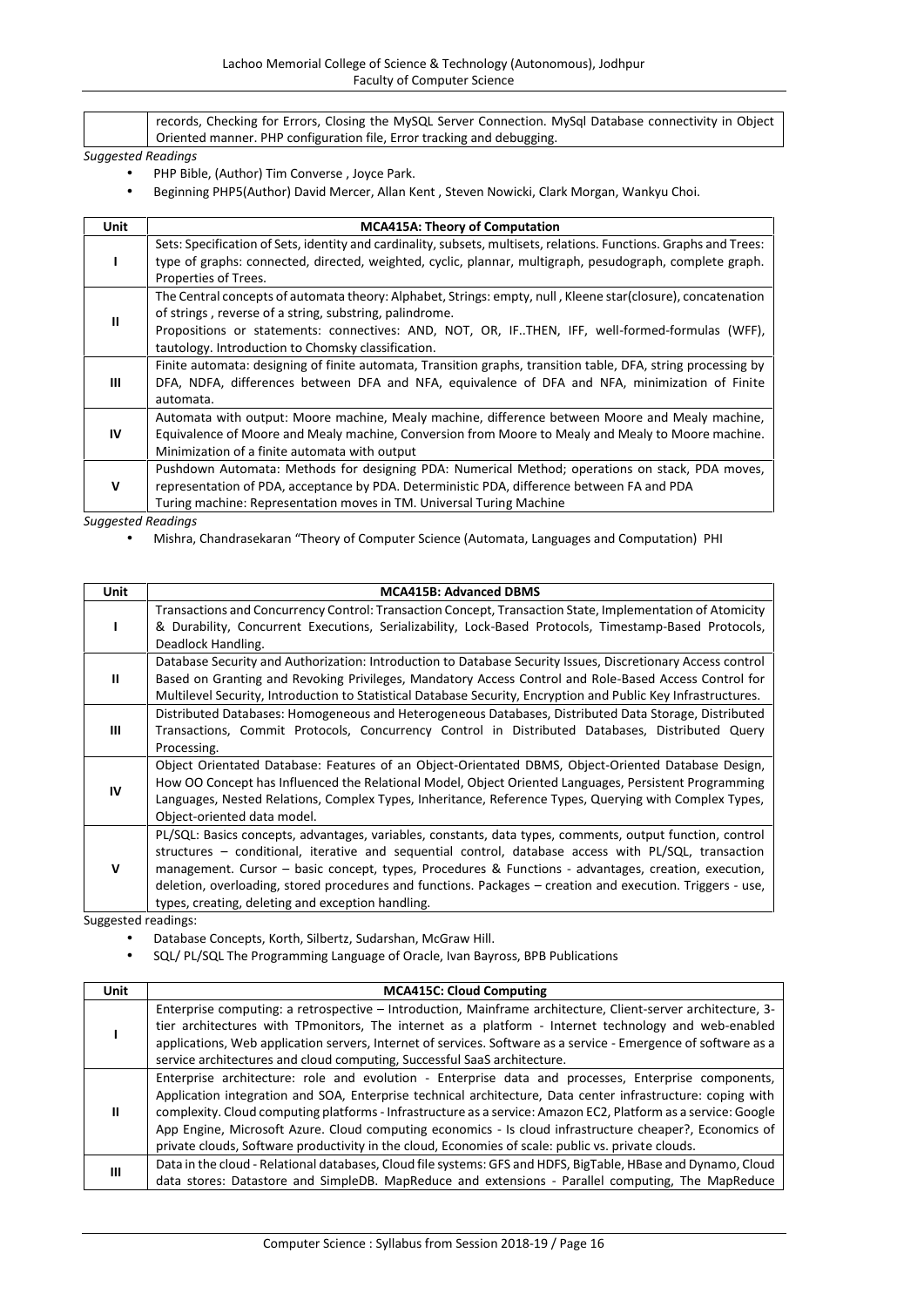|    | model, Parallel efficiency of MapReduce, Relational operations using MapReduce, Enterprise batch processing  |  |  |  |  |  |
|----|--------------------------------------------------------------------------------------------------------------|--|--|--|--|--|
|    | using MapReduce.                                                                                             |  |  |  |  |  |
|    | Enterprise software: ERP, SCM, CRM - Anatomy of a large enterprise, Partners: people and organizations,      |  |  |  |  |  |
| ΙV | Products, Orders: sales and purchases, Execution: tracking work, Billing, Accounting, Enterprise processes,  |  |  |  |  |  |
|    | build vs. buy and SaaS. Custom enterprise applications and Dev 2.0 - Software architecture for enterprise    |  |  |  |  |  |
|    | components, User interface patterns and basic transactions, Business logic and rule-based computing, Inside  |  |  |  |  |  |
|    | Dev 2.0: model driven interpreters, Security, error handling, transactions and workflow.                     |  |  |  |  |  |
|    | Enterprise cloud computing ecosystem - Public cloud providers, Cloud management platforms and tools, Tools   |  |  |  |  |  |
|    | for building private clouds. Roadmap for enterprise cloud computing - Quick wins using public clouds, Future |  |  |  |  |  |
|    | of enterprise cloud computing.                                                                               |  |  |  |  |  |

 Enterprise Cloud Computing Technology, Architecture, Applications by GautamShroff.Cambridge University Press.

| <b>MCA421: Advanced Java Lab</b> |                                                                                                               |  |  |  |
|----------------------------------|---------------------------------------------------------------------------------------------------------------|--|--|--|
| <b>SNo</b>                       | <b>Practical Exercises</b>                                                                                    |  |  |  |
|                                  | Assignments based on basic Java Servlets.                                                                     |  |  |  |
| 2                                | Assignments based on JDBC and Servlets, Data Source and Connection pooling, JavaMail in a Servlet.            |  |  |  |
| 3                                | Assignments based on Servlet Request and Response Model, Deploying a Servlet, Servlet State Transitions,      |  |  |  |
|                                  | ServletConfig and ServletContext, Servlet Redirection and Request Dispatch, Servlet Synchronization and       |  |  |  |
|                                  | Thread.                                                                                                       |  |  |  |
| 4                                | Assignments based on Reading and writing data from client using Servlets, Maintaining Client State - Cookies, |  |  |  |
|                                  | URL rewriting, hidden form fields, Session Tracking. Inter servlet communications -JDBC connection pool.      |  |  |  |
| 5                                | Assignments based on JSP fundamentals, JSP tags and JSP expressions, data sharing among servlets & JSP. JSP   |  |  |  |
|                                  | implicit objects, request application, session and page scope, JSP standard actions, JSP errors.              |  |  |  |

| MCA422: Colloquium Lab                                                                                                    |
|---------------------------------------------------------------------------------------------------------------------------|
| <b>Practical Exercises</b>                                                                                                |
| The aim of the subject is to develop ability of a student to be able to discuss and speak about various                   |
| issues/subjects/topics/matters. The students in the group will discuss the topics and present their views. The evaluation |
| will be carried out by the examiners based on their thoughts, language proficiency, presentation skills etc.              |

# **MCA423: System Design Project Lab Practical Exercises**

Students in a group of 3-4 shall prepare a system design of their choice, in guidance of teacher.

| <b>MCA424A: System Programming Lab</b> |                                                          |  |
|----------------------------------------|----------------------------------------------------------|--|
| <b>SNo</b>                             | <b>Practical Exercises</b>                               |  |
|                                        | Implementation of word recognizer                        |  |
|                                        | Basic parser, syntax and semantic analyzer               |  |
|                                        | Problems related to Macros                               |  |
| 4                                      | Assembler POT and MOT construction                       |  |
|                                        | Generating machine Code for assembly program             |  |
| 6                                      | Implementation of basic functions of Loaders and linkers |  |
|                                        | Overlay memory computations.                             |  |

## **MCA424B: Advanced Database Lab**

**Practical Exercises** The practical exercises based on MCA415B

## **MCA424C:PHP Programming Lab Practical Exercises**

Exercise based on how to install and configure server with execution of php files, passing information between pages, operators in php, loops in php, get values form different types of control in php, dynamic control generation in php, array used in php, associative array used in php, multi dimension array used in php, in built array functions, file handling functions, login and logout with session, cookies use, database MySql connection. Insert, Update, delete and select records from table, String and regular expression function.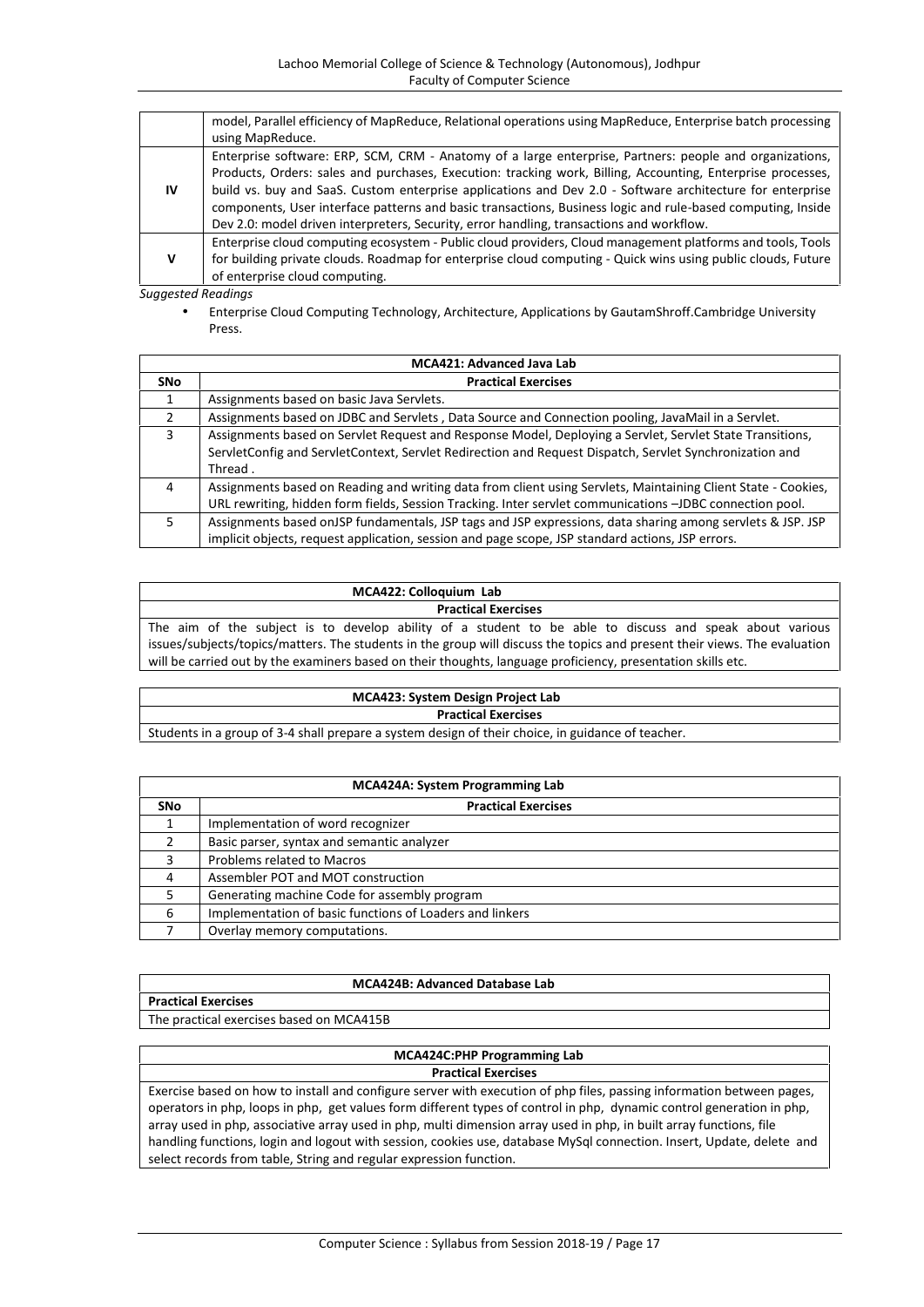| <b>MCA - V Semester</b> |                                         |      |                |       |            |            |              |
|-------------------------|-----------------------------------------|------|----------------|-------|------------|------------|--------------|
| Code                    | Description                             | Pd/w | Credits        | Exam  | <b>CIA</b> | <b>ESE</b> | <b>TOTAL</b> |
| <b>MCA511</b>           | <b>Embedded System</b>                  | 3    | 3              | 3 hrs | 20         | 80         | 100          |
| <b>MCA512</b>           | Information Protection & Security       | 3    | 3              | 3 hrs | 20         | 80         | 100          |
| <b>MCA521</b>           | Information Protection & Security Lab   | 4    | $\overline{2}$ | 3hrs  | 20         | 80         | 100          |
| <b>MCA522</b>           | Software Project Lab                    | 4    | $\overline{2}$ | 3 hrs | 20         | 80         | 100          |
| <b>MCA523</b>           | Seminar                                 | 4    | $\overline{2}$ | 3 hrs | 20         | 80         | 100          |
|                         | Elective Group 1                        |      |                |       |            |            |              |
| MCA513A                 | Advance Computer Architecture           | 3    | 3              | 3 hrs | 20         | 80         | 100          |
| MCA514A                 | <b>Compiler Design</b>                  | 3    | 3              | 3 hrs | 20         | 80         | 100          |
| MCA515A                 | Analysis & Design of Algorithms         | 3    | 3              | 3 hrs | 20         | 80         | 100          |
| MCA524A                 | Compiler Design Lab                     | 4    | $\overline{2}$ | 3 hrs | 20         | 80         | 100          |
|                         | Elective Group 2                        |      |                |       |            |            |              |
| MCA513B                 | <b>BigData Analytics</b>                | 3    | 3              | 3 hrs | 20         | 80         | 100          |
| MCA514B                 | <b>Bioinformatics Database</b>          | 3    | 3              | 3 hrs | 20         | 80         | 100          |
| MCA515B                 | <b>Geographical Information Systems</b> | 3    | 3              | 3 hrs | 20         | 80         | 100          |
| MCA524B                 | <b>Bio informatics Lab</b>              | 4    | $\overline{2}$ | 3 hrs | 20         | 80         | 100          |
|                         | Elective Group 3                        |      |                |       |            |            |              |
| MCA513C                 | AJAX & XML                              | 3    | 3              | 3 hrs | 20         | 80         | 100          |
| MCA514C                 | Programming in Android                  | 3    | 3              | 3 hrs | 20         | 80         | 100          |
| <b>MCA515C</b>          | Wireless Technology                     | 3    | 3              | 3 hrs | 20         | 80         | 100          |
| MCA524C                 | Android Programming Lab                 | 4    | $\overline{2}$ | 3 hrs | 20         | 80         | 100          |
|                         | <b>TOTAL</b>                            |      |                |       |            |            | 900          |

| <b>Unit</b> | <b>MCA511: Embedded System</b>                                                                                                                                                                                                                                                                                       |
|-------------|----------------------------------------------------------------------------------------------------------------------------------------------------------------------------------------------------------------------------------------------------------------------------------------------------------------------|
|             | Introduction to Embedded systems: what are Embedded systems?, Embedded systems architectures,<br>Special challenges with embedded systems: Real time execution, Physical size, power consumption, user<br>interface, cost, hardware software trade-offs. Application of embedded systems.                            |
| Ш           | Hardware architecture: Processors, microcontrollers, DSP, graphic processors.<br>Memory: Primary,<br>secondary and auxiliary memories.<br>Interfaces: Output & input; LED, LCD displays, actuators, Sensors and keypads. Touch and haptic inputs.<br>Introduction to ADC and DAC. Introduction to Watch dog timers.  |
| Ш           | The AVR microcontroller: History and features. AVR architecture & variants of AVR. RAM, Registers, Status<br>registers, ROM, AVR I/O port structure. AVR Timers, AVR Interrupts, AVR Serial Port.                                                                                                                    |
| IV          | Introduction to AVR programming in C. Data types and time delays in C, I/O programming in C, Timer<br>programming in C, Interrupt programming in C, Serial Programming in C. LCD, LED, Keyboard interface in<br>C. ADC-DAC interface in C. Introduction to PWM. Relay and motor (DC, Servo, Stepper) interface in C. |
| v           | Introduction to Robotics: History, definition, Elements of Robot, Categories of Robots, Applications of<br>Robots, Robotic Control, introduction to Sensors: temperature, humidity, light acceleration, GPS, flow,<br>pressure/force, torque proximity, displacement/range. Gyroscope. Simple robot designs.         |

- Embedded Systems Architecture, Noergaard, Elsevier.
- Embedded Systems, Barret& Pack, Pearson publications.
- Embedded Systems, Rajkamal, Mc Graw Hill.
- Programming for Embedded Systems, Dreamtech software team. Wiley publications.
- The AVR microcontroller and embedded systems, using assembly and C.Mazidi, Naimi & Naimi. Pearson publications.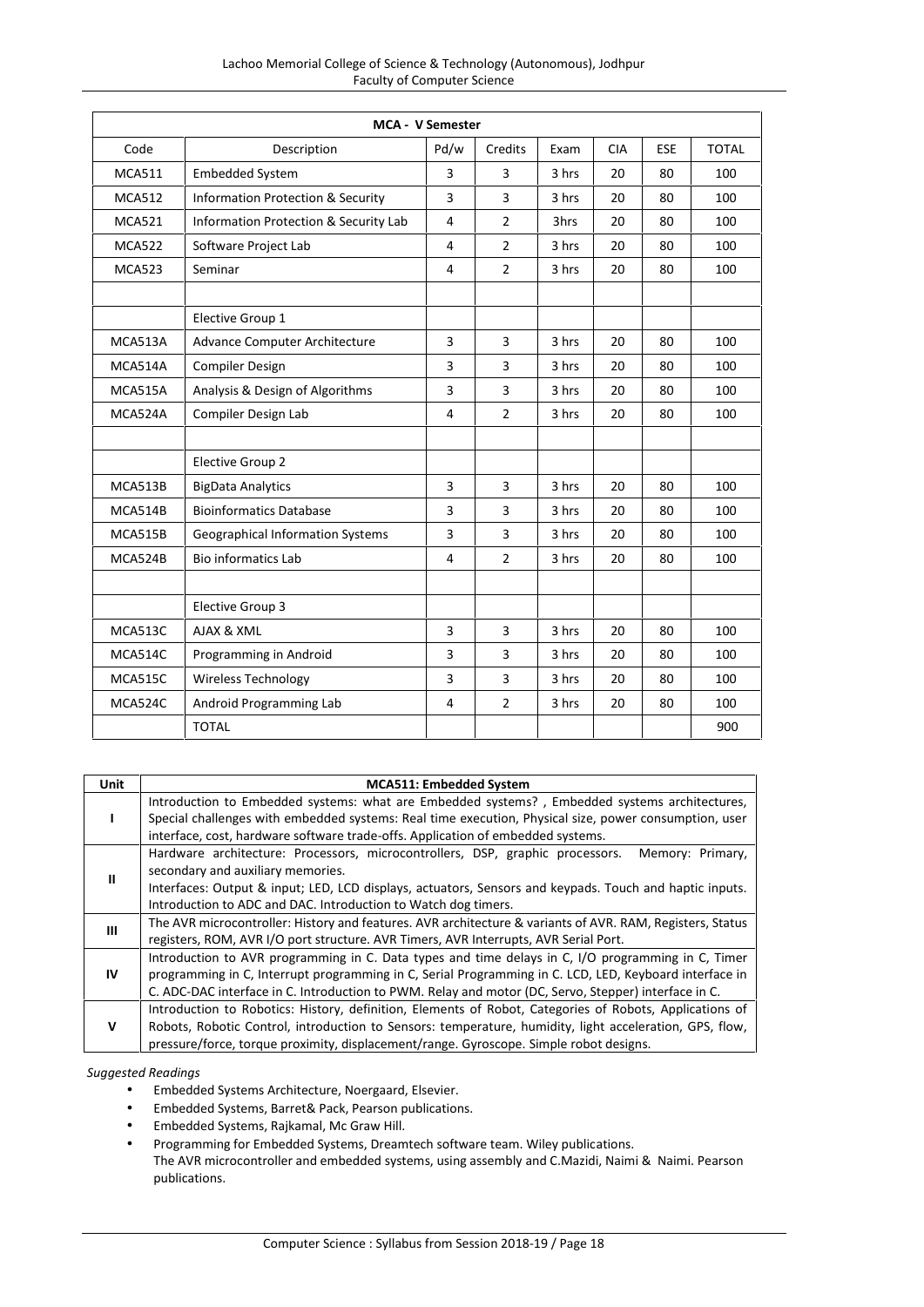| Unit         | <b>MCA512: Information Protection &amp; Security</b>                                                                                                                                                                                                                                                                                                                                                                                                                                       |
|--------------|--------------------------------------------------------------------------------------------------------------------------------------------------------------------------------------------------------------------------------------------------------------------------------------------------------------------------------------------------------------------------------------------------------------------------------------------------------------------------------------------|
|              | History of Information Systems and its Importance, basics, Changing Nature of Information Systems, Need<br>of Distributed Information Systems, Role of Internet and Web Services, Information System Threats and<br>attacks, Classification of Threats and Assessing Damages Security in Mobile and Wireless Computing-<br>Security Challenges in Mobile Devices, authentication Service Security, Mobile Devices: Security Implication<br>for organizations.                              |
| Ш            | Information security management (ISM) in organizations, Security policy, standards, guidelines and<br>procedures, Information security management system (ISMS). Basic Principles of Information Security,<br>Confidentiality, Integrity Availability and other terms in Information Security, Information Classification and<br>their Roles.                                                                                                                                              |
| Ш            | Overview of physical security for Information Systems- Needs, Disaster and Controls, Basic Tenets of<br>Physical Security and Physical Entry Controls, Perimeter security for physical protection, Biometrics controls<br>for security- Factors in Biometrics Systems, Benefits, Criteria for selection of biometrics, Design Issues in<br>Biometric Systems, Interoperability Issues.                                                                                                     |
| IV           | Model of Cryptographic Systems, System of Keys, Public Key Cryptography, Digital Signature, Requirement<br>of Digital Signature System, Finger Prints, Firewalls, Network Security- Basic Concepts, Dimensions,<br>Perimeter for Network Protection, Network Attacks, Need of Intrusion Monitoring and Detection, Intrusion<br>Detection Virtual Private Networks- Need, Use of Tunneling with VPN, Authentication Mechanisms, Types<br>of VPNs and their Usage, Security Concerns in VPN. |
| $\mathsf{V}$ | Cyber Crime, Information Security and Law, Types & overview of Cyber Crimes, Overview of Indian IT Act,,<br>Understanding Ethical hacking. Understanding Intellectual property rights, Copy Right, Patents, Trademark,<br>Trade Secret, Trade Name and Trademark, Domain Name. Software Piracy, Plagiarism                                                                                                                                                                                 |

Godbole," Information Systems Security", Willey

| Unit | <b>MCA513A: Advance Computer Architecture</b>                                                                     |  |  |  |  |  |
|------|-------------------------------------------------------------------------------------------------------------------|--|--|--|--|--|
|      | Introduction to Parallel Processing. Trends towards parallel processing. Parallelism in uniprocessor systems.     |  |  |  |  |  |
|      | Parallel processing mechanisms. Parallel computer Structures: pipeline, array and multiprocessor systems.         |  |  |  |  |  |
| Ш    | Architectural classification schemes: Flynn's classification. Serial vs. Parallel processing. Parallelism vs.     |  |  |  |  |  |
|      | pipelining. Applications of Parallel Processing. RISC, CISC & VLIW architecture                                   |  |  |  |  |  |
|      | Principles of Pipelining and vector processing: linear pipelining. Classification of pipeline processors. General |  |  |  |  |  |
| Ш    | pipelines and reservations tables. Interleaved memory organization. Introduction to arithmetic pipeline.          |  |  |  |  |  |
|      | Memory: Introduction to Virtual and Cache memory. Multiprocessor memory interface techniques:                     |  |  |  |  |  |
| 1V   | multiport, cross-bar, timeshared and dual bus structure. Cache Memory mapping: associative, direct & set-         |  |  |  |  |  |
|      | associative mappings. Cache writing methods. Cache coherence problems. Snoopy bus protocol                        |  |  |  |  |  |
|      | Dataflow architecture: Control flow vs. data flow computers. Static and dynamic data flow computer                |  |  |  |  |  |
| v    | organization. Data flow graphs and languages. Data flow design alternatives.                                      |  |  |  |  |  |

*Suggested Readings*

- Computer system architecture. Mano Morris M. PHI
- Computer Architecture and parallel processing. Briggs & Hwang. Mc Graw Hill International.

| <b>Unit</b>  | <b>MCA513B: BigData Analytics</b>                                                                               |
|--------------|-----------------------------------------------------------------------------------------------------------------|
|              | Introduction to BigData Platform - Challenges of Conventional Systems - Intelligent data analysis -Nature of    |
|              | Data - Analytic Processes and Tools - Analysis vs Reporting - Modern Data Analytic Tools -Statistical Concepts: |
|              | Sampling Distributions - Re-Sampling - Statistical Inference - Prediction Error.                                |
| $\mathbf{I}$ | MINING DATA STREAMS - Introduction To Streams Concepts – Stream Data Model and Architecture - Stream            |
|              | Computing -Sampling Data in a Stream – Filtering Streams – Counting Distinct Elements in a Stream –             |
|              | Estimating Moments - Counting Oneness in a Window - Decaying Window - Real time Analytics                       |
|              | Platform (RTAP) Applications - Case Studies - Real Time Sentiment Analysis, Stock Market Predictions.           |
|              | HADOOP - History of Hadoop- The Hadoop Distributed File System – Components of Hadoop- Analyzing the            |
| Ш            | Data with Hadoop-Scaling Out-Hadoop Streaming-Design of HDFS-Java interfaces to HDFSBasics-Developing           |
|              | a Map Reduce Application-How Map Reduce Works-Anatomy of a Map Reduce Job run-Failures-Job                      |
|              | Scheduling-Shuffle and Sort - Task execution - Map Reduce Types and Formats- Map Reduce Features                |
|              | HADOOP ENVIRONMENT - Setting up a Hadoop Cluster - Cluster specification - Cluster Setup and Installation       |
| IV           | - Hadoop Configuration-Security in Hadoop - Administering Hadoop - HDFS - Monitoring-Maintenance-               |
|              | Hadoop benchmarks-Hadoop in the cloud                                                                           |
|              | FRAMEWORKS - Applications on Big Data Using Pig and Hive – Data processing operators in Pig – Hive services     |
| v            | - HiveQL - Querying Data in Hive - fundamentals of HBase and ZooKeeper - IBM InfoSphere BigInsights and         |
|              | Streams. Visualizations - Visual data analysis techniques, interaction techniques; Systems and applications     |
|              |                                                                                                                 |

*Suggested Readings*

Michael Berthold, David J. Hand, "Intelligent Data Analysis", Springer, 2007.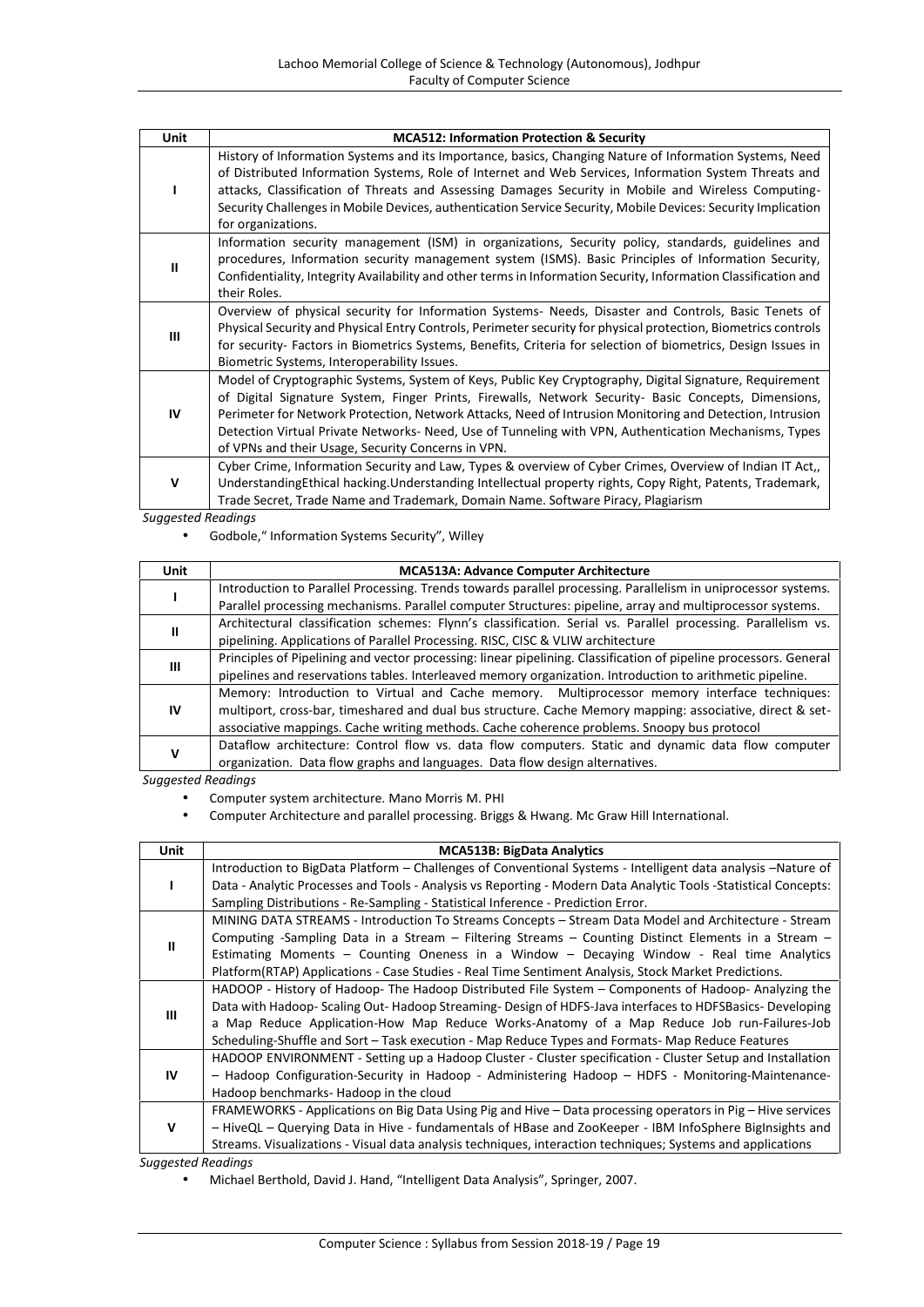- Tom White " Hadoop: The Definitive Guide" Third Edition, O'reilly Media, 2012.
- Chris Eaton, Dirk DeRoos, Tom Deutsch, George Lapis, Paul Zikopoulos, "Understanding Big Data: Analytics for Enterprise Class Hadoop and Streaming Data", McGrawHill Publishing, 2012
- Anand Rajaraman and Jeffrey David Ullman, "Mining of Massive Datasets", Cambridge University Press, 2012.
- Bill Franks, "Taming the Big Data Tidal Wave: Finding Opportunities in Huge Data Streams with Advanced Analytics", JohnWiley & sons, 2012.
- PeteWarden, "Big Data Glossary", O'Reilly, 2011.
- Jiawei Han, Micheline Kamber "Data Mining Concepts and Techniques", Second Edition, Elsevier, Reprinted 2008.
- Da Ruan,Guoquing Chen, Etienne E.Kerre, GeertWets, Intelligent Data Mining, Springer,2007.
- Paul Zikopoulos ,Dirk deRoos , Krishnan Parasuraman , Thomas Deutsch , James Giles, David Corrigan , Harness the Power of Big Data The IBM Big Data Platform, Tata McGraw Hill Publications, 2012.
- Michael Minelli, Michele Chambers, Ambiga Dhiraj, Big Data, Big Analytics: Emerging Business Intelligence and Analytic Trends for Today's Businesses,Wiley Publications,2013.
- Zikopoulos, Paul, Chris Eaton, Understanding Big Data: Analytics for Enterprise Class Hadoop and Streaming Data, Tata McGraw Hill Publications, 2011

| Unit          | MCA513C: AJAX & XML                                                                                                                                                                                                                                                                                                                                                                                                                                                                                                                                                                                                                                                                                                                                                                                                                                                                                                                                                                                                                                                                                                                                                                                                                                                                                                                                       |
|---------------|-----------------------------------------------------------------------------------------------------------------------------------------------------------------------------------------------------------------------------------------------------------------------------------------------------------------------------------------------------------------------------------------------------------------------------------------------------------------------------------------------------------------------------------------------------------------------------------------------------------------------------------------------------------------------------------------------------------------------------------------------------------------------------------------------------------------------------------------------------------------------------------------------------------------------------------------------------------------------------------------------------------------------------------------------------------------------------------------------------------------------------------------------------------------------------------------------------------------------------------------------------------------------------------------------------------------------------------------------------------|
| L             | Introducing Ajax, Ajax in Action - flickr, Basecamp, Amazon (A9.com), Google Suggest and Google Maps,<br>Other Sites, Bad Examples, Ajax- The Acronym, XHTML and CSS, The Document Object Model (DOM),<br>JavaScript, XML, XSLT, and XPath, The XMLHttpRequest Object, Server-Side Technologies, The Ajax<br>Application Model, Advantages of Ajax - Partial Page Updating, Invisible Data Retrieval, Constant Updating,<br>Smooth Interfaces, Simplicity and Rich Functionality, Drag and Drop, Disadvantages of Ajax - Poor<br>Responsiveness, Breaks the Back Button on Your Browser, Breaking Bookmarks and Blocking Search Engine<br>Indexes, Strain on the Browser.                                                                                                                                                                                                                                                                                                                                                                                                                                                                                                                                                                                                                                                                                 |
| $\mathsf{II}$ | JavaScript Refresher - Core JavaScript, Syntax, Variables, Primitive Datatypes, Reference Datatypes, Operators,<br>Assignment Operator, Arithmetic Operators, Comparison Operators, Logical Operators, Increment and<br>Decrement Operators, Statements, Conditional Statements, Loops, Functions, Object-Oriented JavaScript,<br>Built-in Objects, Browser Objects, User-Defined Objects, Constructors, Prototypes, Destroying Objects, The<br>Document Object Model, The Document as a Family Tree, The Document as a Node Tree, DOM Methods for<br>Accessing Objects, getElementById, getElementsByTagName, Creating Nodes, The innerHTML Alternative,<br>JavaScript and Events, Event Models, Event Registration, The Internet Explorer Event Registration Model, The<br>W3C DOM Event Registration Model, Event Objects.                                                                                                                                                                                                                                                                                                                                                                                                                                                                                                                             |
| Ш             | Ajax and Server-Side Technologies - Forms and HTML Controls, The Forms Model of Submission, The<br>Ajax/JavaScript Model of Submission, Submitting Data to the Server, The Server Receives the Request,, The<br>XMLHttpRequest Object, The Callback Function, The responseText Property, The responseXML Property,<br>Debugging responseXML, Debugging responseXML in IE, Using the Data, ASP.NET - Example Using AJAX and<br>ASP.NET, PHP - Example Using AJAX and PHP, Java Servlets - Example Using AJAX and JavaServlets. Ajax<br>Techniques - The XMLHttpRequest Object, Creating an XMLHttpRequestObject, Synchronous Usage,<br>Asynchronous Usage, The readyState Property, XMLHttpRequest Properties and Methods, The POST Method,<br>Advantages and Disadvantages of Using the POST and GET Methods. Other Ajax Techniques - Hidden Frames,<br>Hidden Inline Frames, Dynamic Script Loading, Images and Cookies.                                                                                                                                                                                                                                                                                                                                                                                                                                 |
| $\mathsf{IV}$ | Working with XML - XML Basics, Creating Tags, XML Syntax, Well-Formed and Valid XML Documents,<br>Extracting XML Data with JavaScript, Using Nodes, Accessing XML Elements by Name, Accessing Attribute<br>Values, Using CSS with XML Data, Using CSS with XML Documents, Using CSS with Ajax, The style Property<br>The className Property . XSLT and XPath - XSLT and Its Purpose ,XSLT Elements ,xsl:stylesheet , xsl:output<br>, xsl:includes, xsl:template, xsl:apply-templates, and xsl:call-template, The Match Attribute, The Name<br>Attribute, XSLT Parameters, xsl:if, xsl:choose, Escaping XSLT Special Characters, xsl:for-each, xsl:value-of,<br>xsl:sort, xsl:variable, XSLT Support in the Main Browsers, Performing a Transform, Performing a Transform<br>Using IE, Performing a Transform in Firefox, Performing a Transform on the Server Side, Creating an XSLT<br>Style Sheet for a Shopping Cart, XPath and Its Purpose, Basic XPath Functionality, XPath Expressions, Current<br>Context, Document Root, Root Element, Recursive Descent, Specific Elements or Items, XPath Functions,<br>The number Function , The position Function , The count Function , String Formatting , Arithmetic Functions ,<br>Logical Functions, Querying in an XML Document Using XPath, Amending the Shopping Cart Example to Use<br>XSLT and Ajax |
| ٧             | Debugging and Error Handling - JavaScript Error Handling , Handling Exceptions, The onerror Event Handler,<br>Mozilla JavaScript Console, Microsoft Script Debugger, Firebug, ,DOM Inspectors, Firefox DOM Inspector, IE<br>DOM Inspector, Mouseover DOM Inspector (MODI), Troubleshooting Ajax, Using the Firebug Console with<br>XMLHttpRequest, Live HTTP Headers, ieHTTPHeaders Explorer Bar.                                                                                                                                                                                                                                                                                                                                                                                                                                                                                                                                                                                                                                                                                                                                                                                                                                                                                                                                                         |

Beginning Ajax, By Chris Ullman, Lucinda Dykes, Wrox Publication.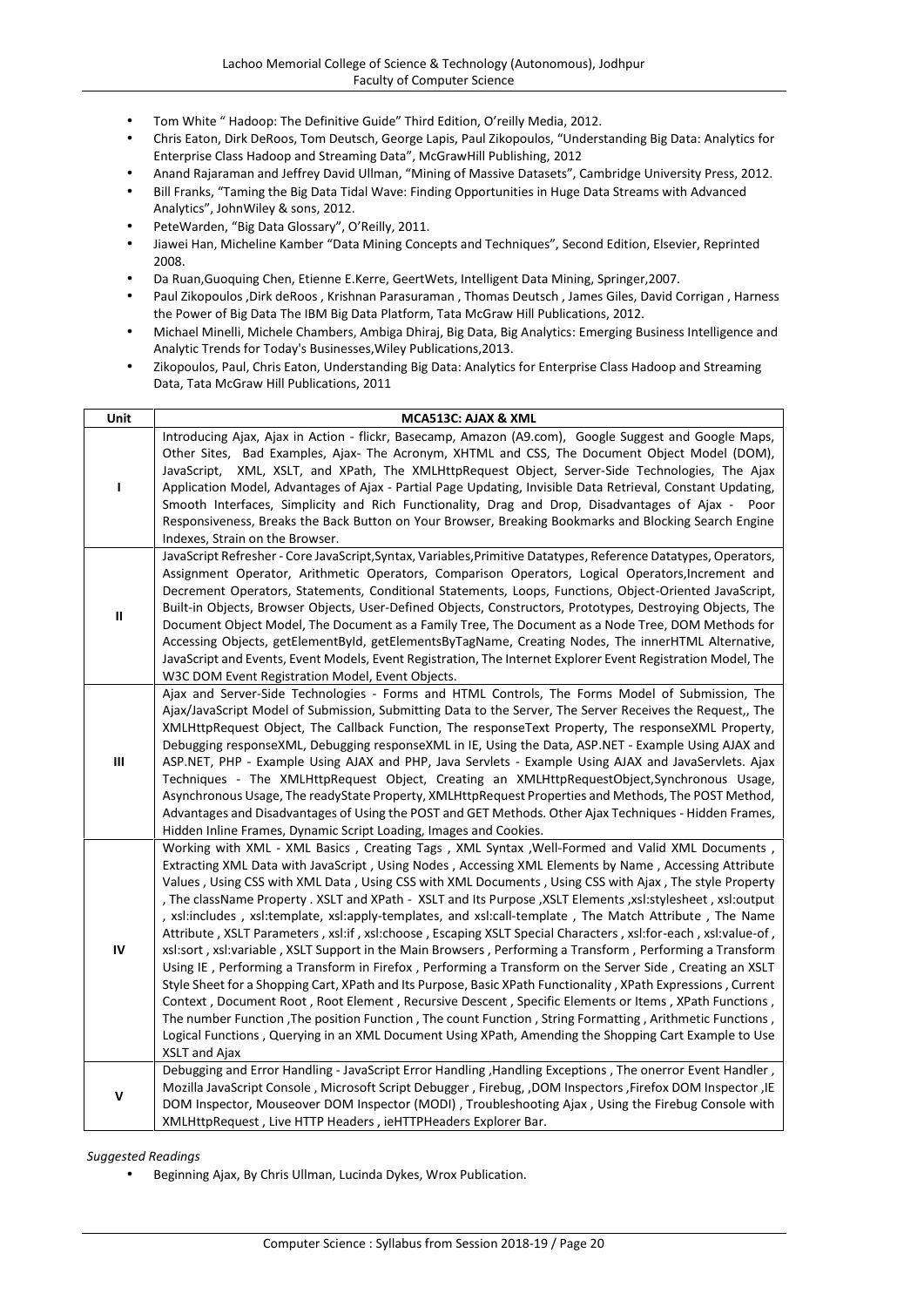| <b>Unit</b> | <b>MCA514A: Compiler Design</b>                                                                                   |
|-------------|-------------------------------------------------------------------------------------------------------------------|
|             | Introduction to translators: assemblers, interpreters, compilers & cross-compilers. Analysis & Synthesis phases   |
|             | of a compiler. Intermediate code representation: Polish notation, quadruples, triples, indirect triples, abstract |
|             | syntax tree. Classification of Grammars (Chomsky Classification).                                                 |
|             | Finite automata and lexical analysis: The role of lexical analyzer, Regular expressions.                          |
| Ш           | Recognition of tokens, Introduction to Finite Automata & NFA, From regular expression to Finite automata,         |
|             | Conversion form NFA to DFA. Minimization of DFA. Introduction to LEX                                              |
|             | Parsers: Introduction to Parsing. Top-down &Bottom up Parsers. Introduction to LL, LR, RL and RR parsers. Top     |
| Ш           | Down Parsers: Brute Force & Recursive descent. Bottom Up Parsers: Table driven parser, Shift-reduce parser; LR    |
|             | parser, Action-goto table construction & parsing. Operator precedence Parser.                                     |
|             | Sematic Analysis: Symbol tables, Syntax directed translation schemes, Synthesized and Inherited attributes.       |
| IV          | Code optimization: Basic blocks, DAG, local optimization, copy propagation, folding, redundant sub -expression    |
|             | elimination, dead code removal. Optimization within iterative loops. Global optimization through flow graphs.     |
|             | Code generation: Generic issues in code generation, machine dependent code optimization. Introduction to          |
| v           | Peephole optimization. Run time storage management. Object and executable code generation.                        |
|             | Introduction to Complier-compilers: YACC.                                                                         |

- Compilers principles and practice, Dave and Dave, Pearson Publications.
- The theory and practice of Compiler writing, Trembley& Sorenson. Mc Graw Hill International Editions.
- Principles of Compiler Design, Aho& Ullman, Narosa Publishing.

| <b>Unit</b>  | <b>MCA514B: Bioinformatics Databases</b>                                                                                                                                                                                                                                                                                                                                                                                                                                                                                                                                                                                                                                                           |
|--------------|----------------------------------------------------------------------------------------------------------------------------------------------------------------------------------------------------------------------------------------------------------------------------------------------------------------------------------------------------------------------------------------------------------------------------------------------------------------------------------------------------------------------------------------------------------------------------------------------------------------------------------------------------------------------------------------------------|
|              | Fundamentals of Bioinformatics: Introduction, principles and scope of bioinformatics, Fundamentals of<br>molecular biology: DNA sequences, Gene structure, Gene expression and gene mutations. Genomics,<br>proteomics, transcriptomics and metabolomics. Biological data: Nucleotide and protein sequences, genetic code<br>and their interpretations. Macromolecular structures: Primary, secondary, tertiary and quaternary structures<br>and its significance.                                                                                                                                                                                                                                 |
| $\mathbf{u}$ | DNA Sequence analysis: Features of sequence analysis, sequence alignment (Local alignment, global alignment,<br>FASTA, BLAST and similarity searching scores and their statistical interpretation. Pairwise alignment techniques,<br>Multiple sequence alignment), sequence comparison algorithms, sequence scoring schemes. Introduction,<br>database searching, alphabets and complexity, algorithms and programs, comparing two sequences a simple<br>case, sub-sequences, identity and similarity, the dot plot, local and global similarity,                                                                                                                                                  |
| Ш            | Archives and Information Retrieval: Introduction, biological databases, primary sequence databases, composite<br>protein sequence database, secondary databases, structure classification databases, web addresses. Genome<br>information resources: Introduction, DNA sequence databases, specialised genomic resources. Secondary<br>database searching: Introduction, secondary database searches. Biological databases: EMBL, GenBank, DDBJ,<br>TrEMBL, SWISS-PROT, PIR; primary and secondary composite databases; SCOP, CATH, Overview of web servers:<br>NCBI, EBI, PDRB; Search engines: Pub Med, ENTREZ, Expasy and SRS.                                                                  |
| IV           | Genome annotation, Computational evolutionary biology, Analysis of gene expression, gene regulation, protein<br>expression and mutations, Modeling biological systems, High-throughput image analysis, Prediction of protein<br>structure, Molecular Interaction and Docking algorithms. Bioinformatics tools: Visualisation of sequence data,<br>Building a sequence search protocol: Introduction, a practical approach, when to believe a result, structural and<br>functional interpretation. Analysis packages: Introduction, what's in an analysis package, commercial software,<br>comprehensive packages, packages specialising in DNA analysis, intranet packages, and internet packages. |
| v            | Applications and commercial aspects of Bioinformatics: Drug discovery, genetic basis of disease, personalised<br>medicine and gene-based diagnostics, legal, ethical and commercial ramifications of bioinformatics.<br>Macromolecular Modelling and Chemoinformatics : Acquisition of chemical information, including molecular<br>structure from databases visualisation of molecules simulation of molecular interaction introduction to industry<br>standard modelling software.                                                                                                                                                                                                               |

| <b>Unit</b> | <b>MCA514C: Programming in Android</b>                                                                                                                                                                                                                                                                                                                                                                                                                                                                                    |  |  |  |  |  |  |
|-------------|---------------------------------------------------------------------------------------------------------------------------------------------------------------------------------------------------------------------------------------------------------------------------------------------------------------------------------------------------------------------------------------------------------------------------------------------------------------------------------------------------------------------------|--|--|--|--|--|--|
|             | Introduction to the Development Framework: Understanding the Android Software Stack, The Dalvik Virtual<br>Machine, Android Application Architecture, Android Libraries. Developing with Eclipse, Using the Eclipse Plug-In,<br>Creating Your First Android Application, Starting a New Android Project, Creating a Launch Configuration,<br>Running and Debugging Your Android Applications, Types of Android Applications: Foreground Applications,<br>Background Applications, Intermittent Applications, and Widgets. |  |  |  |  |  |  |
| Ш           | Hardware-Imposed Design Considerations for mobile devices. The Android Virtual Device and SDK Manager,<br>Android Emulator, SDK Manager, The Android Emulator, Dalvik Debug Monitor Service (DDMS), The Android<br>Debug Bridge (ADB).                                                                                                                                                                                                                                                                                    |  |  |  |  |  |  |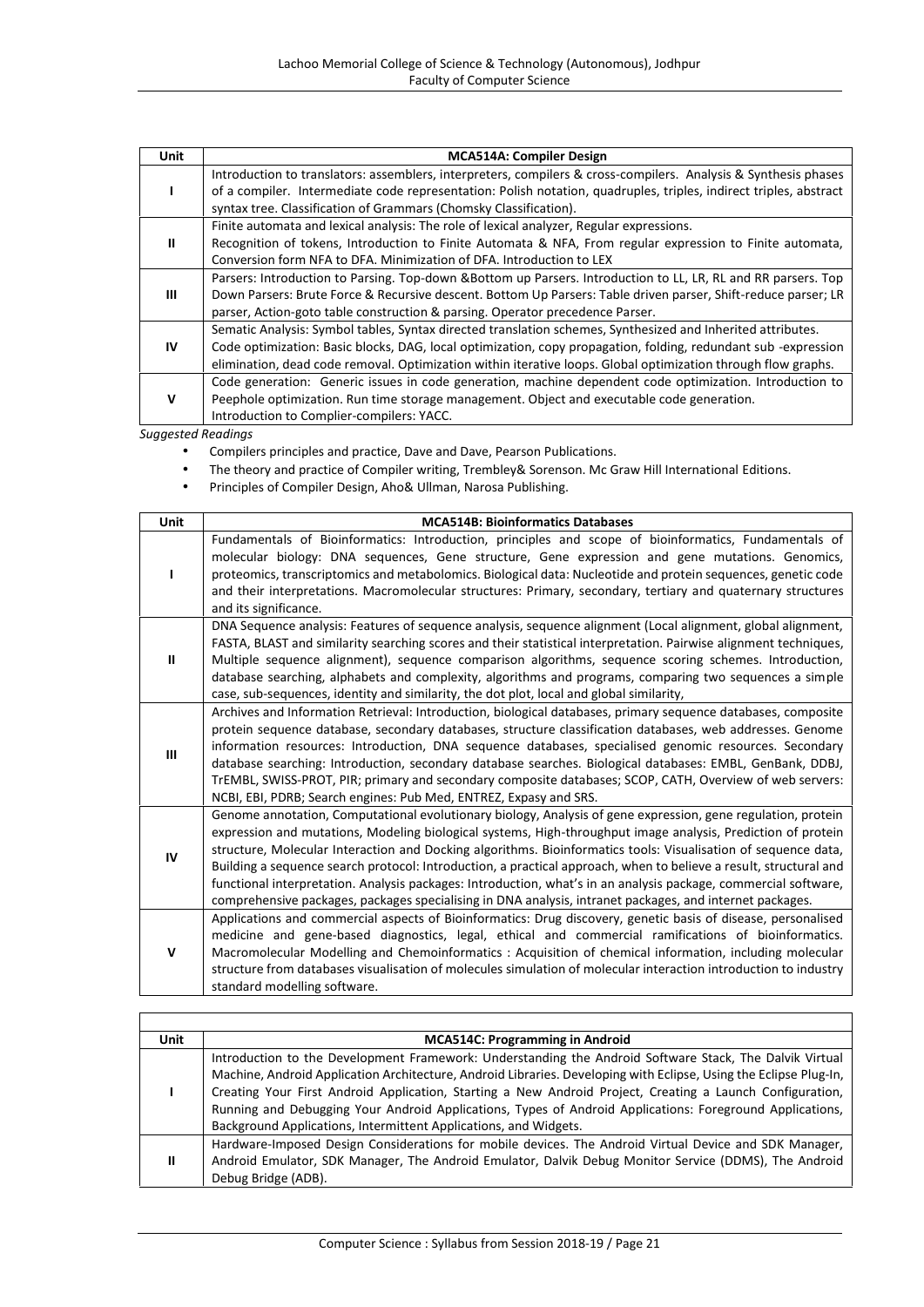|             | Externalizing Resources, Creating Resources, Simple Values, Styles and Themes, Drawables, Layouts, Animations,    |
|-------------|-------------------------------------------------------------------------------------------------------------------|
|             | Menus.                                                                                                            |
|             | Introducing the Application Manifest, The Android Application Life Cycle, Understanding Application Priority and  |
|             | Process States, Introducing the Android Application Class and Activity Class, Extending and Using the Application |
|             | and Activity Class, Overriding the Application Life Cycle Events.                                                 |
|             | Assigning User Interfaces to Activities, Introducing Views, Introducing Layouts: Using Layouts, Optimizing        |
|             | Layouts. Creating New Views, Drawable. Android UI Controls: TextView, EditText, Button, CheckBox, RadioButton     |
| Ш           | and RadioGroup.                                                                                                   |
|             | Introducing Adapters for binding controls like ListView and Spinner. Event Listeners & Event Handlers methods     |
|             | in Android.                                                                                                       |
|             | Saving Simple Application Data, Creating and Saving Preferences, Retrieving Shared Preferences, Saving and        |
|             | Loading Files, Including Static Files as Resources, File Management Tools.                                        |
| IV          | Introducing Android Databases, Introducing SQLite, Cursors and Content Values, Working with SQLite Databases,     |
|             | Creating a New Content Provider, adding, Deleting, and Updating Content. Native Android Content Providers.        |
|             | Introduction to Services, Broadcast Receiver Fragments and Intents.                                               |
|             | Creating and Using Menus, Defining Menu Hierarchies in XML, Updating Menu Items Dynamically, Handling             |
| $\mathbf v$ | Menu Selections, Creating Submenus, Using Context Menus and Popup Menus. Creating a Dialog, Using the Alert       |
|             | Dialog Class, Using Activities as Dialogs, Customizing Toasts, Creating Notifications.                            |
|             | Constructed Development                                                                                           |

PROFESSIONAL Android ™ 4 Application Development by Reto Meier

| Unit         | <b>MCA515A: Analysis and Design of Algorithms</b>                                                                                                                                                                                                                                                                                                         |
|--------------|-----------------------------------------------------------------------------------------------------------------------------------------------------------------------------------------------------------------------------------------------------------------------------------------------------------------------------------------------------------|
|              | Introduction: Need of algorithm, specification of algorithm, Design of Algorithms, Finding time and Space units<br>of algorithms. Performance analysis: Complexity of Algorithms: time complexity, space complexity, calculation<br>of time and space complexity, Asymptotic Notations: Big O, Small o, Omega, Theta, Growth of function,<br>Recurrences. |
| $\mathbf{I}$ | Divide – and – conquer: Basic concept, binary search (recursive and iterative both), MinMax problem, merge<br>sort, Quick sort. Greedy method:-Basic concept, knapsack problem : Binary and Fractional, minimum cost<br>spanning tree: Prim's algorithm, Kruskal's algorithm, Dijkastra.                                                                  |
| Ш            | Dynamic Programming – general method of dynamic programming, multistage graphs, all pair shortest path,<br>optimal binary search trees, Travelling salesman problem, flow shop scheduling, Matrix chain multiplication<br>, Longest common sequence.                                                                                                      |
| IV           | Backtracking: Basic concept of Backtracking, 8-Queens problem, sum of subsets, graph colouring, Hamiltonian<br>cycles, knight tour, puzzle. Branch and bound: Basic Method of branch and Bound, 0/1 Knapsack, Problem,<br>travelling salesperson.                                                                                                         |
| v            | Parallel models:-Basic concepts, performance Measures, Parallel Algorithms, Parallel complexity, Analysis of<br>Parallel Addition, Parallel Multiplication and parallel division, parallel Evaluation of General Arithmetic<br>Expressions, First-Order Linear recurrence. Introduction of NP problems.                                                   |

*Suggested Readings*

Fundamentals of COMPUTER ALGORITHMS : Ellis Horowitz Sartaj Sahni, Sanguthevar, Rajshekaran.

| Unit                      | <b>MCA515B: Geographical Information Systems</b>                                                                                                                                                                     |
|---------------------------|----------------------------------------------------------------------------------------------------------------------------------------------------------------------------------------------------------------------|
|                           | Introduction to GIS and Geographical Information: Basic concepts, Socioeconomic Challenges, Benefits of                                                                                                              |
|                           | Computerizing Information, Users of GIS. From Real world to GIS: The real world, Real-world model, Data                                                                                                              |
|                           | model, from database to GIS to Map, Application of GIS.                                                                                                                                                              |
| Ш                         | Basic Data models: Introduction, Vector data model, raster data models, conversion between vector and raster<br>models, vector vs raster models. Attribute data. Advanced data models: surface representation, three |
|                           | dimensional objects, representation of time. Global Positioning System: Introduction, History, GPS System                                                                                                            |
|                           | Description, Structure of GPS system, GPS Accuracy and Error, Introduction to DGPS.                                                                                                                                  |
|                           | Data collection: Introduction, digitizing maps, scanning, aerial photographs and photo interpretation, Remote                                                                                                        |
| Ш                         | sensing. Surveying, satellite positioning systems, photogrammetric mapping, collection of attribute data, text                                                                                                       |
|                           | data. Data input: data pre-processing, methods of data capture, digitization and scanning methods, commonly                                                                                                          |
|                           | used map projections and ellipsoids.                                                                                                                                                                                 |
|                           | Basic spatial analysis: Analysis of spatial information, logic operations, general arithmetic and statistical                                                                                                        |
| IV                        | operations. Report generation from attribute data. overlays, buffer zones, raster data overlay. Integrated data                                                                                                      |
|                           | analysis.                                                                                                                                                                                                            |
|                           | Digital Elevation Model (DEM): need, methods, data sources and products of DEM - Digital Terrain Modelling                                                                                                           |
| v                         | (DTM) - Input verification, storage and methods of data analysis for Spatial modelling - Methods of GIS and                                                                                                          |
|                           | Spatial interpolation.                                                                                                                                                                                               |
| <b>Suggested Readings</b> |                                                                                                                                                                                                                      |
|                           | Congraphical Information System for Conscientists by Ropham Cartor C.E. Dergamon Pross, Tarrytown, Now                                                                                                               |

 Geographical Information System for Geoscientists by Bonham-Carter G.F., Pergamon Press, Tarrytown, New York.